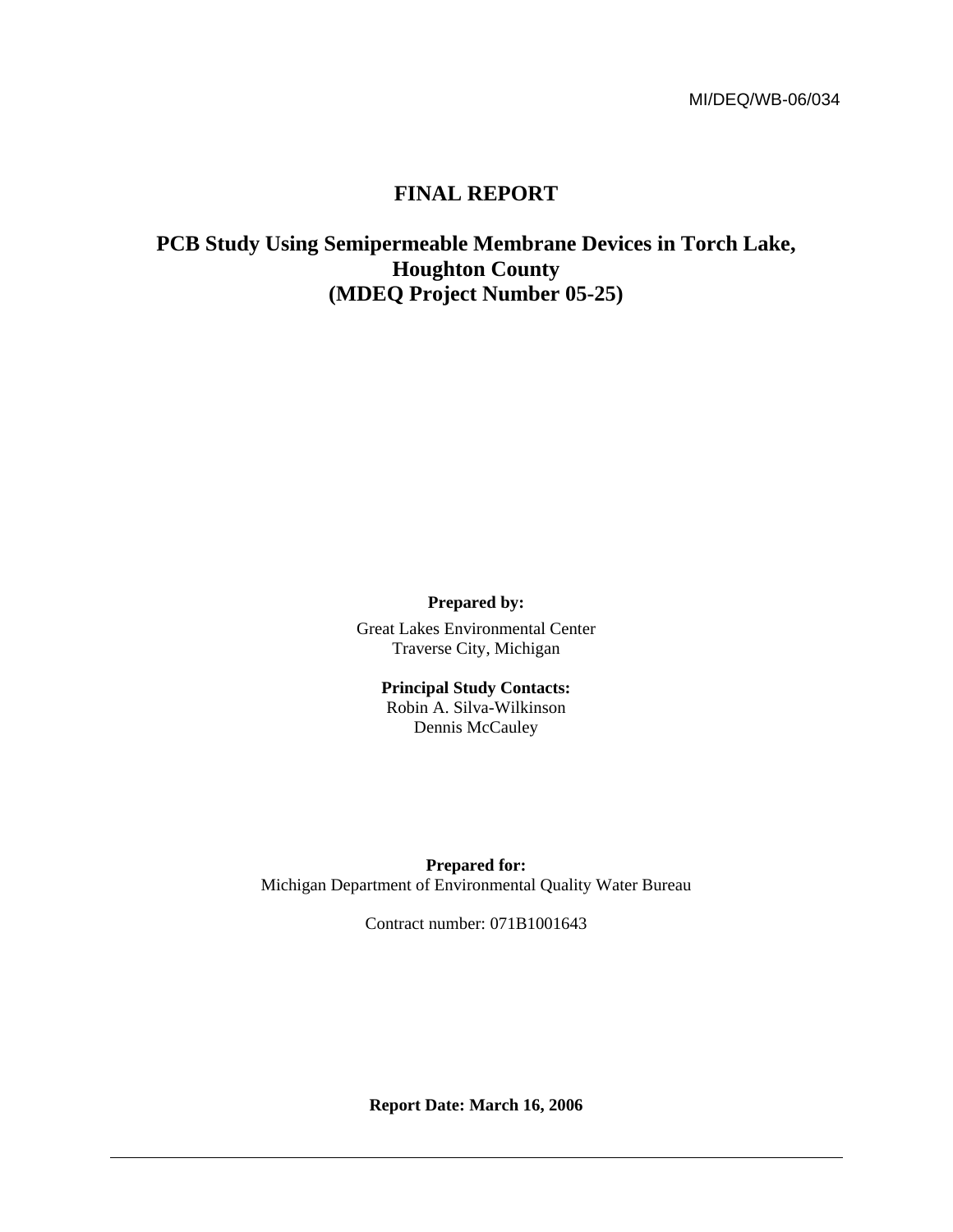# **TABLE OF CONTENTS**

| <b>APPENDIX A – Field Notes</b>          |
|------------------------------------------|
| $APPENDIX B - Chain of Custody records$  |
| APPENDIX C – Report from EST, Inc.       |
| APPENDIX D - Report from MDCH Laboratory |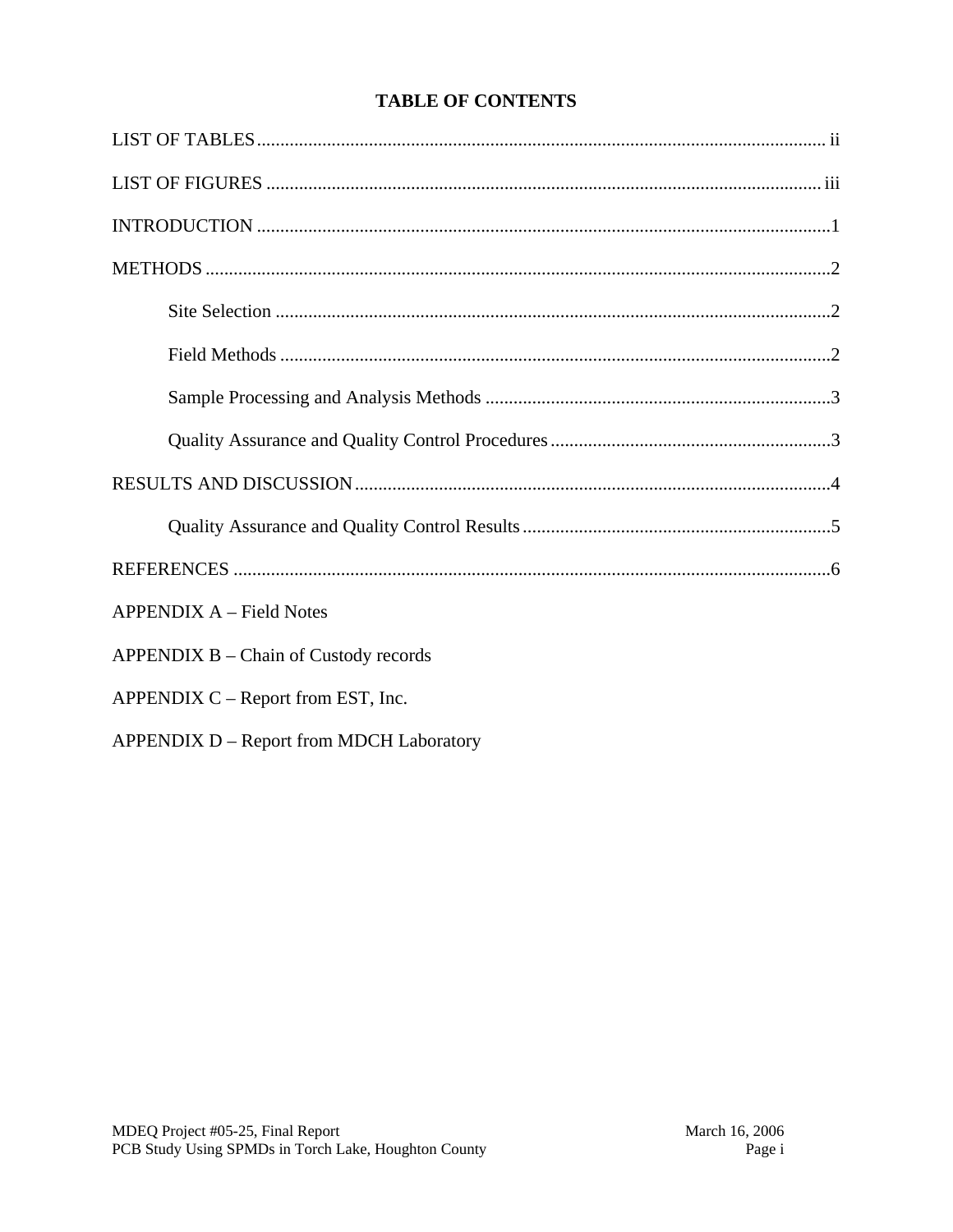# **LIST OF TABLES**

| TABLE 1. | PCB congeners quantified in the SPMD extracts and quantitation limits (QLs)           |
|----------|---------------------------------------------------------------------------------------|
| TABLE 2. | Locations for exposure of SPMDs and conditions at the time of<br>deployment/retrieval |
| TABLE 3. | Concentrations of PCB congeners in SPMD extracts                                      |
| TABLE 4. | Number of PCB analytes and total PCBs at each site                                    |
| TABLE 5. | Adjusted Number of PCB analytes and total PCBs at each site                           |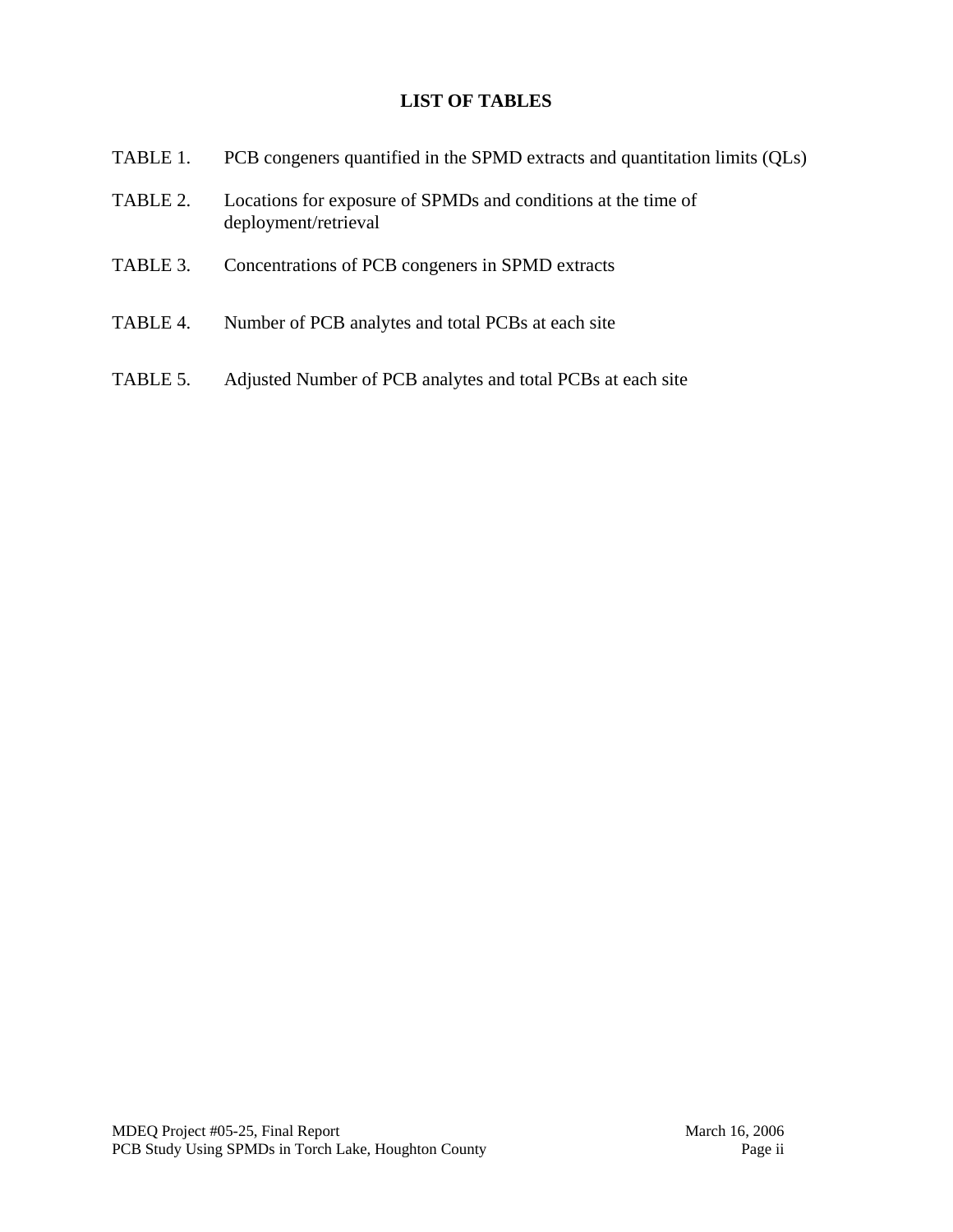### **LIST OF FIGURES**

- FIGURE 1. Sampling Locations
- FIGURE 2. SPMD on a spider carrier
- FIGURE 3. SPMD deployment canister
- FIGURE 4. Site 1 PCBs
- FIGURE 5. Site 2 PCBs
- FIGURE 6. Site 3 PCBs
- FIGURE 7. Site 4 PCBs
- FIGURE 8. Site 5 PCBs
- FIGURE 9. Site 6 PCBs
- FIGURE 10. Site 7 PCBs
- FIGURE 11. Site 8 PCBs
- FIGURE 12. Site 9 PCBs
- FIGURE 13. Site 10 PCBs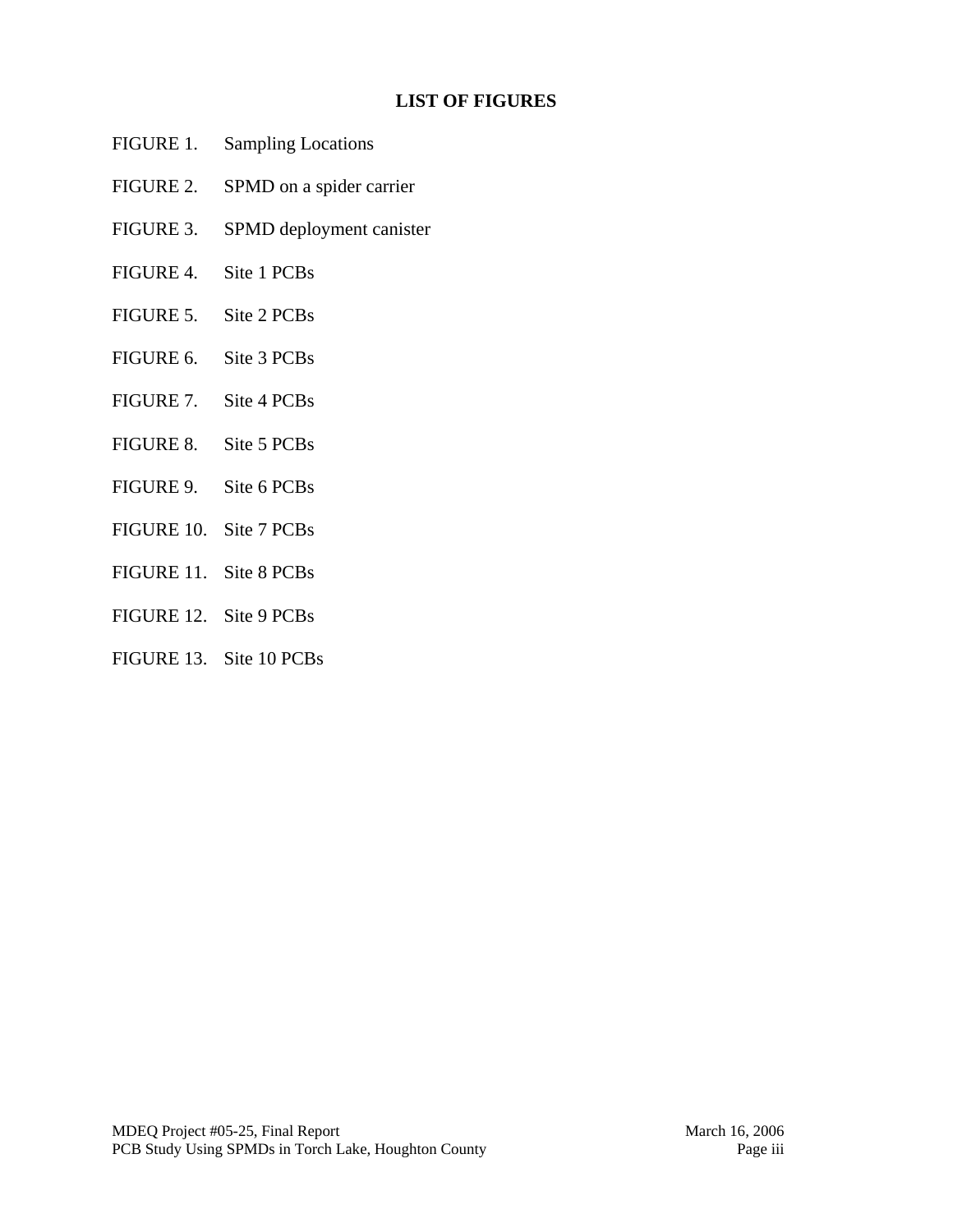### **INTRODUCTION**

The Michigan Department of Community Health has issued a fish consumption advisory for several species of sport fish in Torch Lake in Houghton County, Michigan. The advisory was issued due to elevated levels of mercury and polychlorinated biphenyls (PCBs) in the fish. Mercury concentrations in Torch Lake fish are similar to levels measured in nearby waterbodies, including Lake Superior. In contrast, PCB concentrations are higher in Torch Lake fish than in fish from nearby inland lakes, and appear to be higher than concentrations measured in Lake Superior fish.

The Torch Lake region has historically been an area of heavy industry, primarily copper mining processing. Accidental spills or poor waste disposal methods by area industries may have introduced PCBs to the watershed; those potential sources have not been thoroughly investigated. Limited sediment sampling in Torch Lake has detected scattered low-level PCB contamination. No water column PCB concentration studies have been conducted.

The Michigan Department of Environmental Quality (MDEQ) contracted Great Lakes Environmental Center, Inc. (GLEC) to conduct a contaminant concentration study using semipermeable membrane devices (SPMDs) in Torch Lake, Portage Lake, and the Keweenaw Waterway in Houghton County, and Huron Bay in Baraga County. The intent of the study was to collect data for comparison of PCB residues at the various sites to determine if Torch Lake was a source of PCBs.

SPMDs are passive samplers that can be used as an alternative to the collection and analysis of water samples. An SPMD is a length of lay-flat low-density polyethylene tubing, essentially nonporous, but having transport cavities of less than 10Å in diameter. The interior surface of the tubing is coated with a thin film of pure, high-molecular weight neutral lipid (triolein) and sealed. When SPMDs are deployed in the water column, the transport cavities allow for the selective diffusion of hydrophobic organic compounds, which are then sequestered in the lipid (Huckins et al., 1993).

One advantage of SPMDs is that they isolate only the truly dissolved portion of these compounds from the water; compound that is adsorbed to particulates, and therefore not bioavailable, is excluded. SPMDs mimic the transfer of dissolved compounds across biological membranes (e.g., gills), effectively concentrating them and allowing the detection of compounds that may be present at concentrations below the analytical method detection level in water samples. At constant temperature and flow velocity, the amount of a particular compound absorbed by an SPMD is linearly proportional to the dissolved concentration of the compound in the water (Booij et al. 2003). The utility of SPMDs for monitoring aqueous residues of PCBs, as well as other low to moderate molecular weight nonpolar organic environmental contaminants, has been repeatedly demonstrated.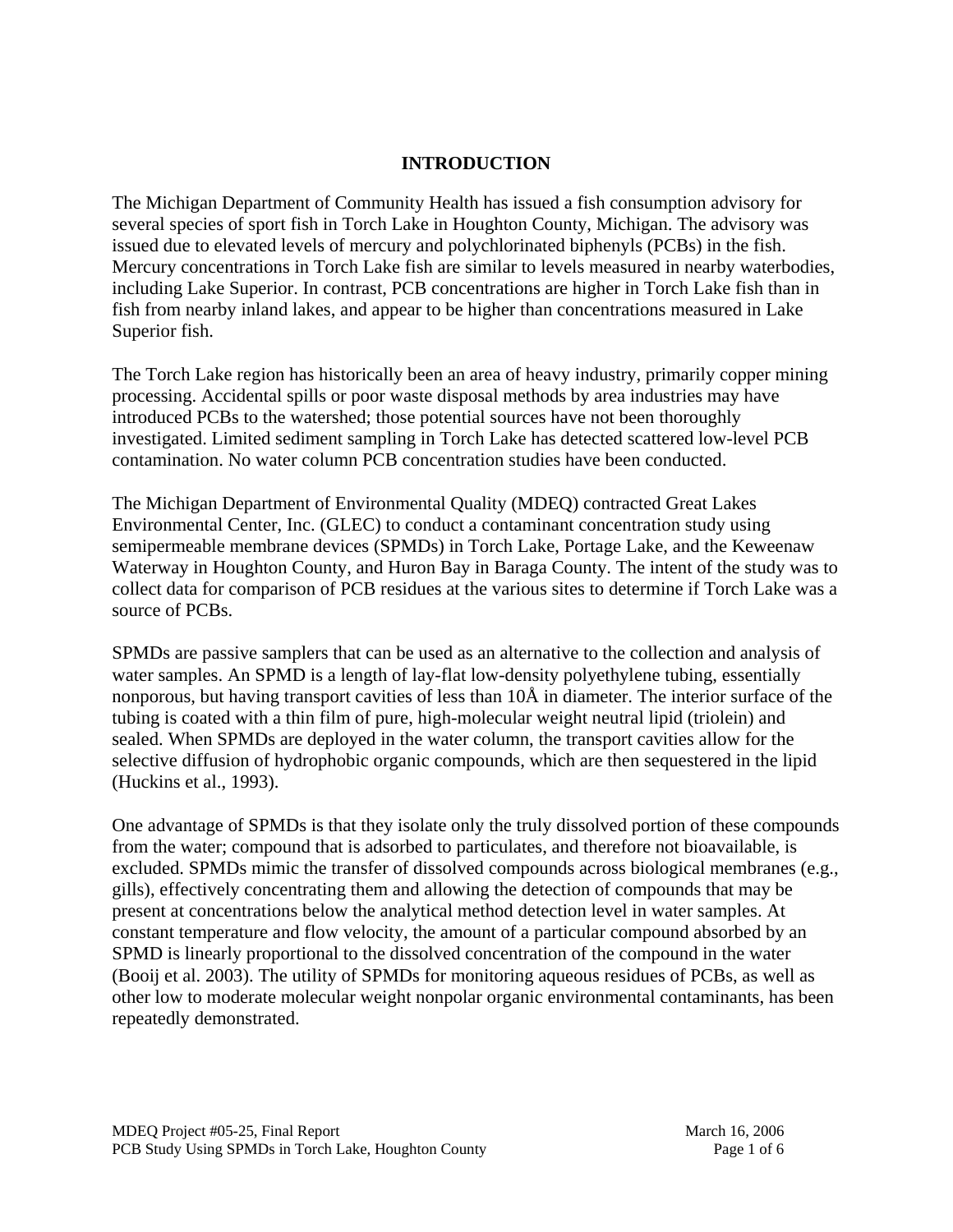#### **METHODS**

#### **Site Selection**

Ten sites were identified by MDEQ (Figure 1), including five sites within Torch Lake, one site at the outlet from Torch Lake, one site each near the north and south entries to the Keweenaw Waterway, one site in Dollar Bay (Portage Lake), and one site in Huron Bay (Lake Superior). In Torch Lake, Sites 3, 4, and 5 were selected because they are near potential PCB sources. Site 1 was in an area without stamp sands, and was chosen to investigate whether stamp sands could be a PCB source. Site 2 in the Trap Rock River was chosen as an upstream reference site for Torch Lake and to determine if the river was a source of PCBs to the lake. Site 6 was chosen because it was the outlet for Torch Lake, and therefore representative of discharge from the entire watershed. Dollar Bay in Portage Lake (Site 7) was a suspected PCB source, as evidenced by abandoned equipment. Sites 8, 9, and 10 were chosen to demonstrate background levels of PCBs in the Keweenaw Waterway and Lake Superior.

#### **Field Methods**

GLEC purchased SPMDs and rented deployment canisters from Environmental Sampling Technologies, Inc. (EST). The SPMDs were standard size/weight (2.5 x 92cm, 4.5 g) and filled with 0.915g (1.0mL) ultra-high purity triolein. Four SPMDs were ordered per site, plus five SPMDs to be used as field blanks. The SPMDs were prepared by EST on October 13, 2005 and shipped in sealed cans to GLEC for arrival on October 14, 2005. Two SPMDs, each strung in a zig-zag pattern across a stainless steel "spider" carrier (Figure 2), were contained in each can. The cans were transported to the field unopened and at ambient temperature.

The deployment took place on October 19 (Sites 8 and 9), 20 (Sites 1, 4, 5, and 6), and 21 (Sites 2, 3, 7, and 10), 2005. At each site, two cans were opened and the four SPMD spider carriers were fitted into a stainless steel canister (Figure 3). One canister was buoyed in the water column near the sediment surface (i.e., within one-foot of the sediment, but not in contact with it) at each of the ten locations. The GPS coordinates, water depth, substrate type, and water temperature were recorded.

Field blanks were exposed at the time of deployment and retrieval at Sites 5, 7, 8, 9, and 10 to determine uptake of airborne PCBs by the SPMDs. Each blank was transported to the field individually in a sealed can. During the period that the investigative sample SPMDs were exposed to the air (i.e., while the field technician was placing them in a canister), the can containing the field blank was open (i.e., exposed to the ambient air). At the point that the canister was submerged in the water, the field blank can was sealed. The approximate elapsed time was recorded. The sealed field blank cans were held in a freezer  $(-10^{\circ} \text{ C})$  until mobilization for retrieval of the SPMDs from the field.

After approximately 28-days of exposure, the canisters were retrieved and the spider carriers containing the SPMDs were removed from the canisters and sealed in labeled cans. During retrieval, the same field blank was exposed as was exposed during deployment. Water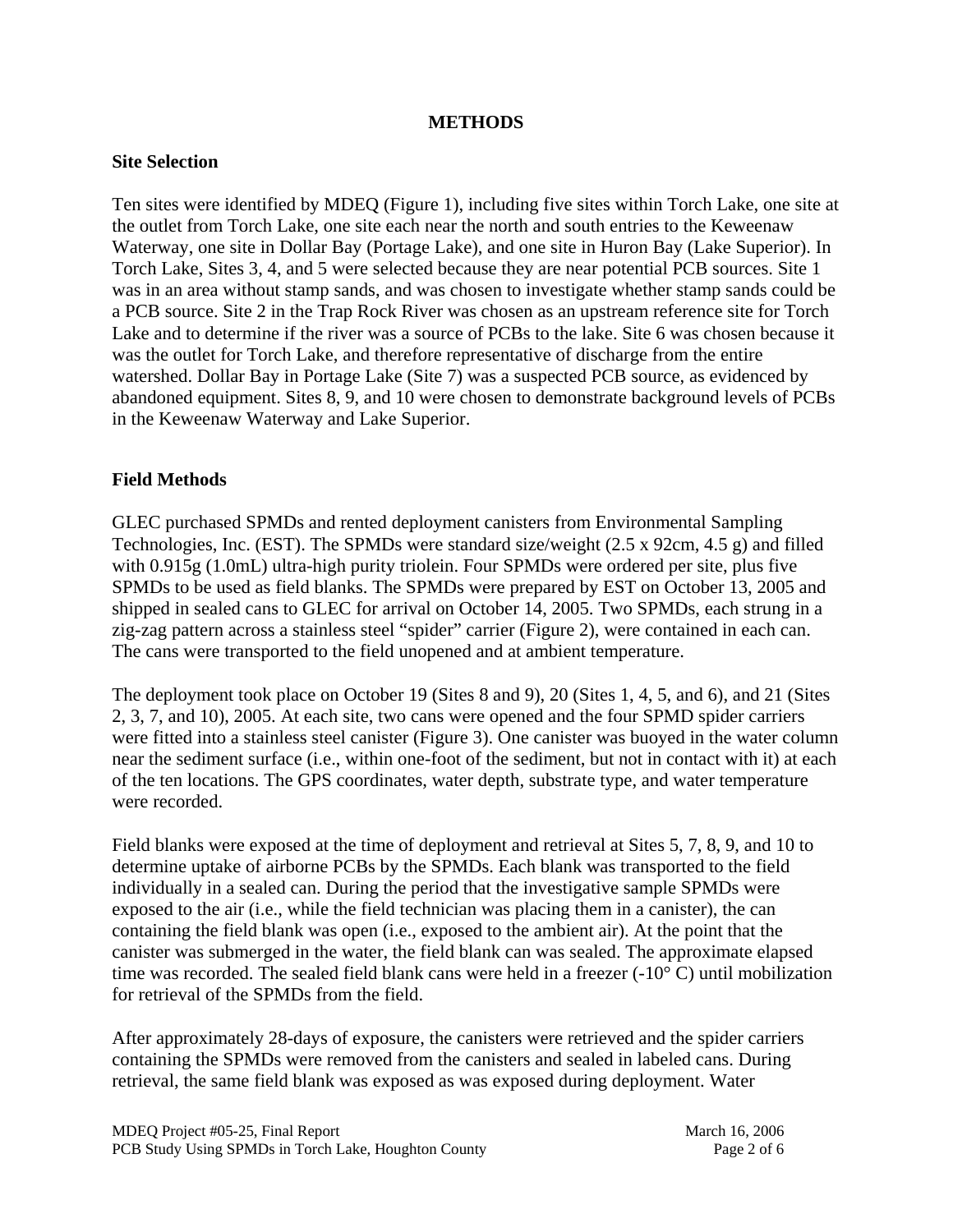temperature and approximate elapsed time of exposure to air were recorded. The retrieved SPMDs and field blanks were shipped in coolers on wet ice by Federal Express overnight service for delivery to EST on November 22, 2005.

### **Sample Processing and Analysis Methods**

Upon arrival at EST, the condition of the SPMDs was checked and recorded, and any biofouling was removed with acetone, isopropyl alcohol, 1N hydrochloric acid, and hexanes. The SPMDs were stored frozen until they could be processed. On December 14 and 15, 2005, dialysis of the SPMDs in hexane was initiated in order to extract the compounds of interest. Prior to dialysis, one of the four SPMDs from each site, and each field blank SPMD, was spiked with 0.025μg 2,2',4,4',6,6'-hexabromobiphenyl (polybrominated biphenyl (PBB)-155) as a surrogate compound. Following dialysis, the sample extracts were concentrated using Kuderna-Danish (K-D) apparatus followed by a stream of ultra-high purity (UHP) nitrogen to a volume of approximately 0.5mL. The concentrated extracts were filtered through glass fiber filters using methylene chloride as the transfer solvent, and cleaned-up using size-exclusion gel permeation chromatography (GPC). The cleaned-up extracts were concentrated under UHP nitrogen, and solvent exchanged into hexane. At this point, the extracts from the four SPMDs exposed at one site were composited, concentrated to a volume of 1mL, and transferred to ampules. The ampules were chilled in isopropyl alcohol/dry ice, sealed using an acetylene/oxygen torch, and shipped for arrival on January 11, 2006 at the Michigan Department of Community Health (MDCH), Chemistry and Toxicology Division Laboratory for PCB analysis.

At the MDCH laboratory, the extracts were prepared for analysis by fractionation using fully activated silica gel 60 and elution with hexane followed by benzene. This procedure produced four distinct fractions, theoretically containing the following compounds if they were sample components: Fraction 1) mirex, octachlorostyrene, and hexachlorobenzene; Fraction 2) PCBs, PBBs, and up to 40% of DDE; Fraction 3) the remainder of the DDE, DDT, DDD, the technical chlordanes, cis- and trans-nonachlor, and toxaphene-like compounds; and Fraction 4) dieldrin. Fraction 2 of each extract was concentrated and analyzed for PCB congeners between January 24 and 26, 2006 on a Varian 3800 gas chromatograph equipped with an electron capture detector (GC/ECD) using Varian's Star software for data processing. The PCB congeners were separated on a JW DB-5 60-meter column with a 0.25ID, and a 0.25um film thickness. In the extracts, 73 possible chromatographic peaks, representing 83 PCB congeners (Table1), were identified based on retention time and quantified based on the response of the peak compared to the calibration curve.

# **Quality Assurance and Quality Control Procedures**

Quality assurance (QA) and quality control (QC) procedures were implemented to ensure that data of documented quality were generated. Standard Operating Procedures, submitted to MDEQ as part of the QAPP, were followed throughout the project.

In an effort to assess the precision of field sampling and analytical procedures, replicate SPMDs were exposed at each site. To assess accuracy, five field blanks were used to determine the uptake of airborne PCBs during deployment and retrieval of the sample SPMDs.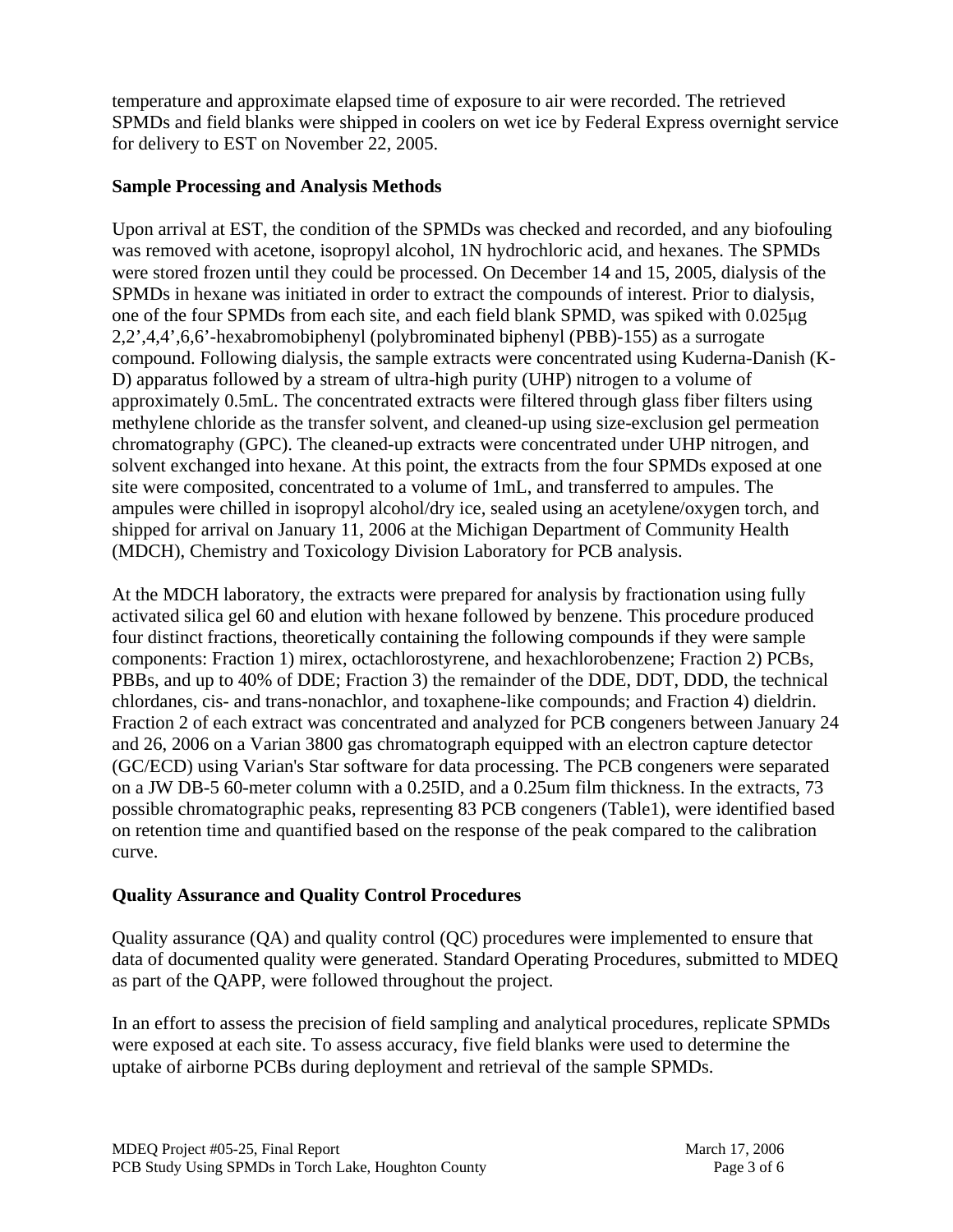At EST, several quality control procedures were followed. The micropipettor used to add the triolein to the SPMDs was calibrated. A dialysis blank sample was processed along with the samples to assess potential contamination from solvents, glassware, and equipment. The GPC used to clean-up the samples was calibrated to accurately determine the appropriate fraction collection time.

At the MDCH laboratory, routine procedures were followed to ensure quality. All organic solvents were of the highest purity available, and were lot-tested to demonstrate the absence of interfering contaminants. The accuracy of laboratory balances was verified. Most samples processed as part of MDCH's routine QC program, such as procedural blanks, duplicate samples, and various control samples, could not be incorporated into this study because MDCH did not perform the sample extractions. However, a reagent blank sample was processed along with the investigative samples, field blanks, and dialysis blank. The GC/ECD was initially calibrated using a five-point calibration curve of solutions containing 15 PCB congeners, and continuing calibration verification was performed using rotating concentrations. Surrogate (PBB-155) recovery was determined in each extract.

## **RESULTS AND DISCUSSION**

The field portion of the study was completed according to the Work Plan (WP) and Quality Assurance Project Plan (QAPP). The deployment, retrieval and transport of the SPMDs were all successful. SPMDs at Sites 2, 3, 7, 8, 9, and 10 were retrieved after 28-days of exposure; and SPMDs at Sites 1, 4, 5, and 6 were retrieved after 29-days. None of the canisters appeared to have been disturbed during the exposure period. Descriptions of the locations, and the conditions at the time of deployment and retrieval, are presented in Table 2. Field notes are included in Appendix A.

The SPMDs were received at EST in very good condition (Chain of Custody Records are included in Appendix B), although a few irregularities were reported. Of the 45 SPMDs, ten (one from each site) had light biofouling on the exterior which was easily cleaned. Two SPMDs had possible holes, which were sealed; no loss of triolein or uptake of water was visible. The dialysis and GPC clean-up of the SPMDs was completed successfully. Loss of approximately 10 percent of the extract from one of the four Site 8 SPMDs, due to technician error, was reported. Additionally, EST reported a concern that the surrogate compound may not have been collected along with the sample during the GPC clean-up, but rather may have been wasted along with the high-molecular weight sample components. This concern arose from their review of the ultraviolet detector output. (EST's narrative and data sheets are included in Appendix C.) None of these irregularities significantly impacted the final analytical data.

One variation from the WP/QAPP did affect the results. The WP/QAPP stated that the extracts from each of the four SPMDs exposed at each site would be analyzed individually. A contingent was included that would allow the extracts to be composited (two, three or four) by the MDCH laboratory in the event that the analytical results were largely below the quantitaion limit. However, due to a misunderstanding, EST composited the four extracts from each site. The result was that no data could be generated to estimate the variability in the uptake of SPMDs within a site.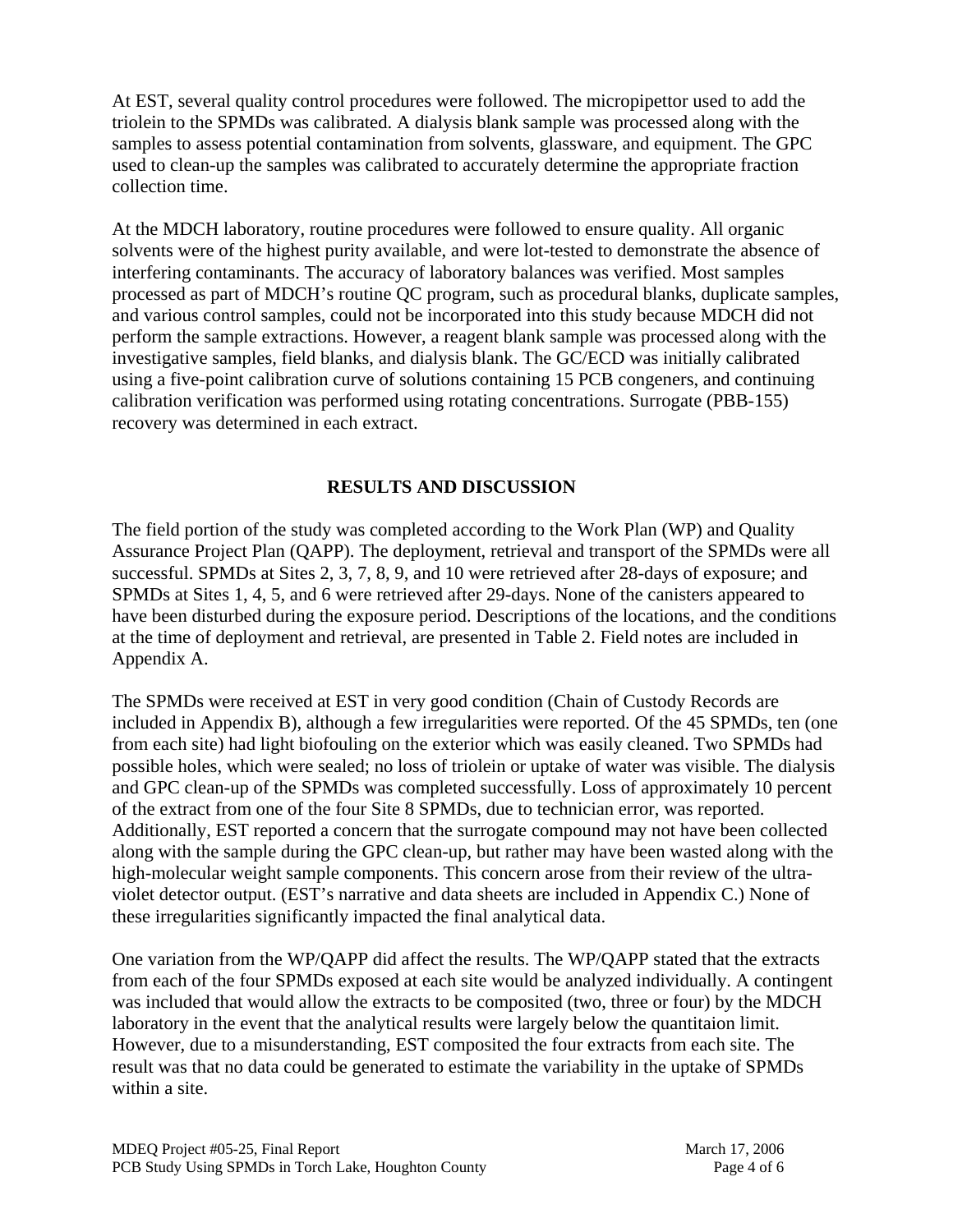The analytical results for each site are presented in Table 3, and in Figures 4 through 13. Where no data are presented, the results were below the quantitation limit or the concentration could not be determined due to interference. MDCH's report of analytical data is presented in Appendix D.

PCBs detected at Sites 2, 5, 7, 8, 9, and 10 were very similar in concentration, congener pattern, and number of congeners. Total PCB concentrations at these sites ranged from 22 to 26μg/L (Table 4), with nearly identical congeners being detected. In fact, of the 13 to 16 congeners detected at these six sites, 12 were detected at all ten sites. Sites 2, 5, 7, 8, 9, and 10 were all located outside the main basin of Torch Lake. Site 2 was upstream of Torch Lake, in the Trap Rock River. Site 5 was in the southern basin of the lake, connected to the main basin by only a narrow strait, and partially fed by tributaries. Site 7 was located in Portage Lake. Sites 8 and 9 were in the Keweenaw waterway, and Site 10 was in Lake Superior. MDEQ selected Sites 5 and 7 to determine whether the stamp sands or the old mill near Site 5, and the abandoned equipment near Site 7, were sources of PCBs; the results from this study suggest that there were not. Sites 8, 9, and 10 were chosen to demonstrate background levels of PCBs in the Keweenaw waterway and Lake Superior. The similarity of PCB results for these six sites suggests that PCBs at Sites 2, 5, and 7 were also at background levels.

In contrast, the remaining sites within Torch Lake (Sites 1, 3, 4, and 6) had elevated levels of PCBs, with the highest concentrations and the greatest number of congeners found at Site 4 (Table 4). Sites 3 and 4 were selected because they were near potential PCB sources, which the results support. The fact that Site 1 (without stamp sands) had elevated levels of PCBs, and Site 5 (with stamp sands) had background levels of PCBs indicates that the stamp sands were not a source of PCBs. Site 6 was representative of the discharge from the lake. Overall, the results demonstrate that the main basin of Torch Lake is a source of PCBs.

# **Quality Assurance and Quality Control Results**

All instrument calibrations were performed successfully:

- Ten trials of the micropipettor yielded a relative standard deviation of 0.052 percent (Appendix C).
- GPC calibration times were within the range of acceptability (Appendix C).
- GC/ECD calibration verifications were all within the acceptable criteria (Appendix D).

PCBs were detected in most of the QC samples. Although the field blank samples were only exposed to the air for 5 to 8 minutes during deployment of the SPMDs, and 3 to 5 minutes during retrieval (Appendix A), concentrations of 0.6 or 0.7μg/L PCB-174 were reported for each. PCB-174 was also detected in the dialysis blank sample at a concentration of 0.7μg/L, indicating that this was likely a procedural contaminant. With the exception of the field blank from Site 8, no other PCB congeners were detected in the field blank samples. In addition to PCB-174, the Site 8 field blank had detectable levels of congeners 28, 31, 33, 37/42, 44, 49, 52, 66/95, and 70. PCB-28 was also detected in the dialysis blank sample. No PCB congeners were detected in the reagent blank sample prepared at the MDCH laboratory (Appendix D).

Recovery of the surrogate compound PBB-155, which was added to one of the four SPMDs from each site and to each of the field blank SPMDs prior to dialysis, ranged between 64.0 and 87.8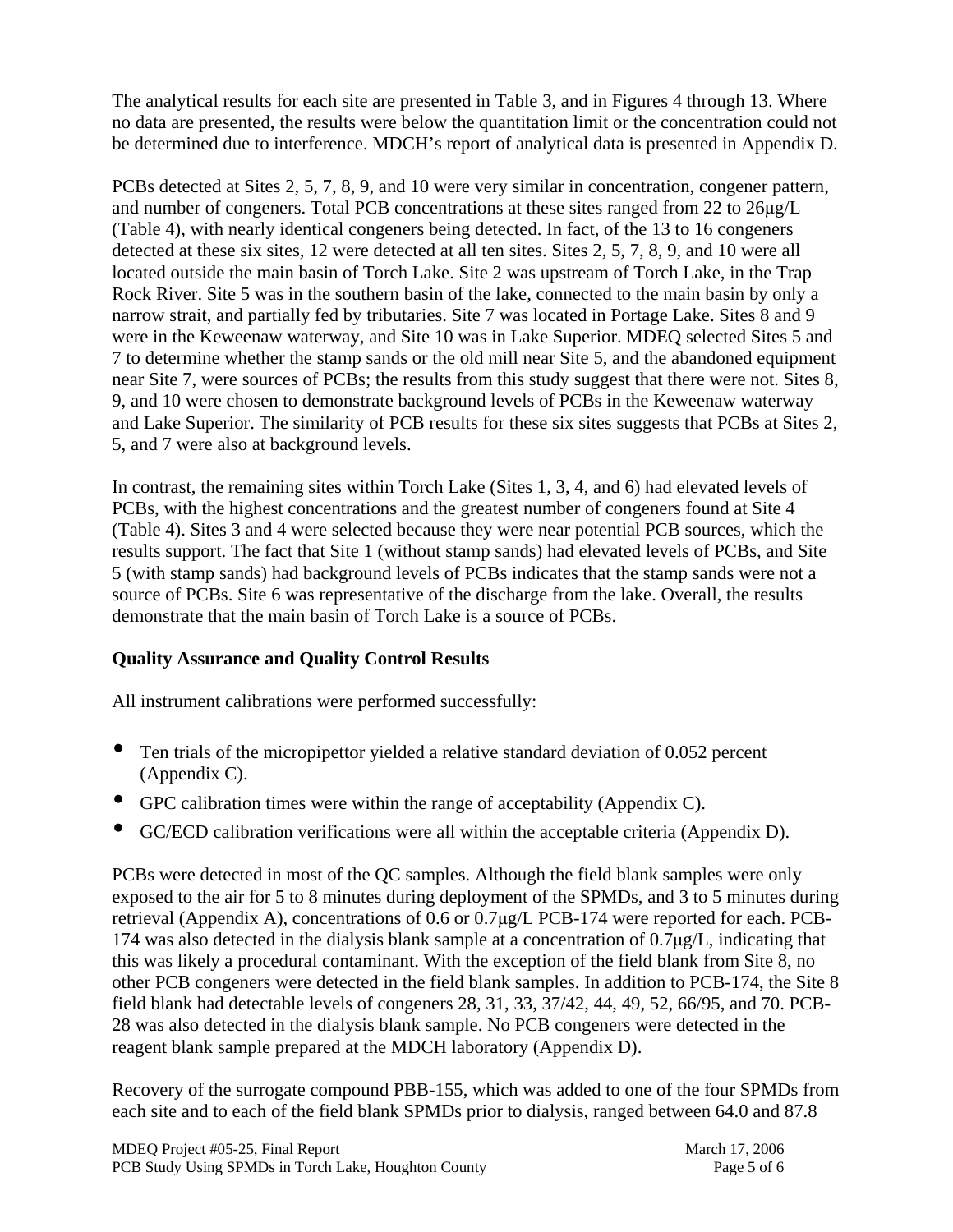percent (Appendix D). Therefore, surrogate recovery met the criterion of being between 60 and 120 percent in every instance. EST's concern that the surrogate compound was not collected along with the sample fraction from the GPC was unwarranted.

The precision of the field sampling and analytical procedures could not be assessed in this study because the extracts from the four SPMDs exposed at each site were composited prior to analysis. However, less than 20 percent variability is generally expected for field-exposed SPMDs, with results for the more volatile compounds (e.g., polynucleated aromatic hydrocarbons and many chlorinated pesticides) showing higher coefficients of variation (CV) than PCBs. In a study conducted at the U.S. Geological Survey's Columbia Environmental Research Center, where the SPMD passive sampler technique was developed in the mid-1990s, CVs for PCBs averaged 14 percent (n=3) (Alvarez 2006). This level of variability cannot be separated from analytical method variability, which is often considered acceptable at less than 20 percent.

We suspect that many of the results would have been below the quantitation limit had the four SPMD extracts been analyzed individually (Table 5). Table 5 was developed from the data in Table 3. An assumption of no variability between SPMDs exposed at a single site was applied. The Table 3 data were adjusted by dividing each PCB congener concentration by four; resultant values below the quantitation limit were not included in the Table 5 totals. As Table 5 demonstrates, it is likely that the overall results of the study would not have been different had the SPMDs been analyzed individually rather than as composites. The results for the main basin Torch Lake samples would have shown higher PCB concentrations than the other samples.

### **REFERENCES**

Alvarez, D. 2006. *Personal Communication*. Research Chemist; Leader, Passive Sampling Group; USGS Columbia Environmental Research Center.

Booij, K, H.E. Hofmans, C.V. Fischer, and E.M. Van Weerlee. 2003. *Temperature-Dependent Uptake Rates of Nonpolar Organic Compounds by Semipermeable Membrane Devices and Low-Density Polyethylene Membranes*. Environmental Science and Technology, 37, 361-366.

Huckins, J.N., G.K. Manuweera, J.D. Petty, D. Mackay, and J.A. Lebo. 1993. *Lipid-Containing Semipermeable Membrane Devices for Monitoring Organic Contaminants in Water*. Environmental Science and Technology, 27, 2489-2496.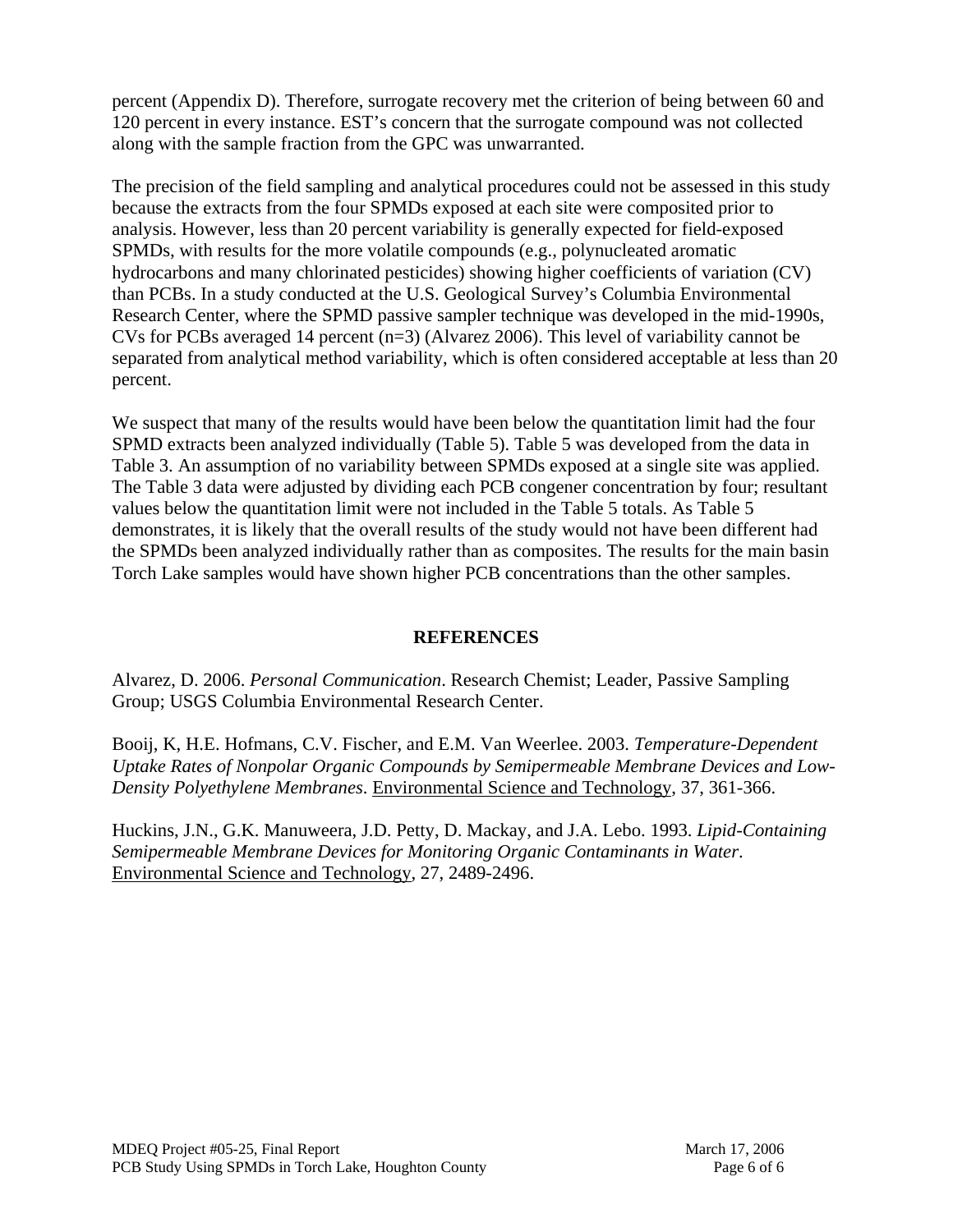|                | QL          |                                                                                      |
|----------------|-------------|--------------------------------------------------------------------------------------|
| BZH            | $(\mu g/L)$ | <b>Compound names</b>                                                                |
| 17             | 1.0         | 2,2',4-trichlorobiphenyl                                                             |
| 18             | 1.0         | 2,2',5-trichlorobiphenyl                                                             |
| 22             | 1.0         | 2,3,4'-trichlorobiphenyl                                                             |
| 25             | 1.0         | 2,3',4-trichlorobiphenyl                                                             |
| 26             | 1.0         | 2,3',5-trichlorobiphenyl                                                             |
| 28             | 1.0         | 2,4,4'-trichlorobiphenyl                                                             |
| 31             | 1.0         | 2,4',5-trichlorobiphenyl                                                             |
| 32             | 1.0         | 2,4',6-trichlorobiphenyl                                                             |
| 33<br>37 & 42* | 1.0<br>1.0  | 2',3,4-trichlorobiphenyl<br>3,4,4'-trichlorobiphenyl & 2,2',3,4'-tetrachlorobiphenyl |
| 40             | 1.0         | 2,2',3,3'-tetrachlorobiphenyl                                                        |
| 44             | 1.0         | 2,2',3,5'-tetrachlorobiphenyl                                                        |
| 45             | 1.0         | 2,2',3,6-tetrachlorobiphenyl                                                         |
| 47             | 1.0         | 2,2',4,4'-tetrachlorobiphenyl                                                        |
| 49             | 1.0         | 2,2',4,5'-tetrachlorobiphenyl                                                        |
| 52             | 1.0         | 2,2',5,5'-tetrachlorobiphenyl                                                        |
| 56 & 60*       | 1.0         | 2,3,3',4'-tetrachlorobiphenyl & 2,3,4,4'-tetrachlorobiphenyl                         |
| 63             | 1.0         | 2,3',4',5-tetrachlorobiphenyl                                                        |
| 64             | 1.0         | 2,3,4',6-tetrachlorobiphenyl                                                         |
| 66 & 95*       | 1.0         | 2,3',4,4'-tetrachlorobiphenyl & 2,2',3,5',6-pentachlorobiphenyl                      |
| 70             | 1.0         | 2,3',4',5-tetrachlorobiphenyl                                                        |
| 71             | 1.0         | 2,3',4',6-tetrachlorobiphenyl                                                        |
| 74             | 1.0         | 2,4,4',5-tetrachlorobiphenyl                                                         |
| 77 & 110*      | 1.0         | 3,3',4,4'-tetrachlorobiphenyl & 2,3,3',4',6-pentachlorobiphenyl                      |
| 82             | 0.5         | 2,2',3,3',4-pentachlorobiphenyl                                                      |
| 84             | 0.5         | 2,2',3,3',6-pentachlorobiphenyl                                                      |
| 87             | 0.5         | 2,2',3,4,5'-pentachlorobiphenyl                                                      |
| 90 & 101*      | 0.5         | 2,2',3,4',5-pentachlorobiphenyl & 2,2',4,5,5'-pentachlorobiphenyl                    |
| 91             | 0.5         | 2,2',3,4',6-pentachlorobiphenyl                                                      |
| 92             | 0.5         | 2,2',3,5,5'-pentachlorobiphenyl                                                      |
| 97             | 0.5         | 2,2',3',4,5-pentachlorobiphenyl                                                      |
| 99             | 0.5         | 2,2',4,4',5-pentachlorobiphenyl                                                      |
| 100            | 0.5<br>0.5  | 2,2',4,4',6-pentachlorobiphenyl<br>2,3,3',4,4'-pentachlorobiphenyl                   |
| 105<br>118     | 0.5         | 2,3',4,4',5-pentachlorobiphenyl                                                      |
| 126 & 178*     | 0.5         | 3,3',4,4',5-pentachlorobiphenyl & 2,2',3,3',5,5',6-heptachlorobiphenyl               |
| 128            | 0.5         | 2,2',3,3',4,4'-hexachlorobiphenyl                                                    |
| 130            | 0.5         | 2,2',3,3',4,5'-hexachlorobiphenyl                                                    |
| 132            | 0.5         | 2,2',3,3',4,6'-hexachlorobiphenyl                                                    |
| 135 & 144*     | 0.5         | 2,2',3,3',5,6'-hexachlorobiphenyl & 2,2',3,4,5',6-hexachlorobiphenyl                 |
| 136            | 0.5         | 2,2',3,3',6,6'-hexachlorobiphenyl                                                    |
| 137            | 0.5         | 2,2',3,4,4',5-hexachlorobiphenyl                                                     |
| 138 & 163*     | 0.5         | 2,2',3,4,4',5'-hexachlorobiphenyl & 2,3,3',4',5,6-hexachlorobiphenyl                 |
| 141            | 0.5         | 2,2',3,4,5,5'-hexachlorobiphenyl                                                     |
| 146            | 0.5         | 2,2',3,4',5,5'-hexachlorobiphenyl                                                    |
| 149            | 0.5         | 2,2',3,4',5',6-hexachlorobiphenyl                                                    |
| 151            | 0.5         | 2,2',3,5,5',6-hexachlorobiphenyl                                                     |
| 153            | 0.5         | 2,2',4,4',5,5'-hexachlorobiphenyl                                                    |
| 156            | 0.5         | 2,3,3',4,4',5-hexachlorobiphenyl                                                     |
| 157            | 0.5         | 2,3,3',4,4',5'-hexachlorobiphenyl                                                    |
| 158            | 0.5         | 2,3,3',4,4',6-hexachlorobiphenyl<br>2,3',4,4',5,5'-hexachlorobiphenyl                |
| 167            | 0.5<br>0.2  | 2,2',3,3',4,4',5-heptachlorobiphenyl                                                 |
| 170            | 0.5         | 2,2',3,3',4,4',6-heptachlorobiphenyl                                                 |
| 171            | 0.3         | 2,2',3,3',4,5,5'-heptachlorobiphenyl                                                 |
| 172<br>174     | 0.5         | 2,2',3,3',4,5,6'-heptachlorobiphenyl                                                 |
| 175            | 0.3         | 2,2',3,3',4,5',6-heptachlorobiphenyl                                                 |
| 177            | 0.3         | 2,2',3,3',4',5,6-heptachlorobiphenyl                                                 |
| 179            | 0.3         | 2,2',3,3',5,6,6'-heptachlorobiphenyl                                                 |
| 180            | 0.5         | 2,2',3,4,4',5,5'-heptachlorobiphenyl                                                 |
| 182 & 187*     | 0.3         | 2,2',3,4,4',5,6'-heptachlorobiphenyl & 2,2',3,4',5,5',6-heptachlorobiphenyl          |

# **Table 1. PCB congeners quantified in the SPMD extracts and quantitation limits (QLs)**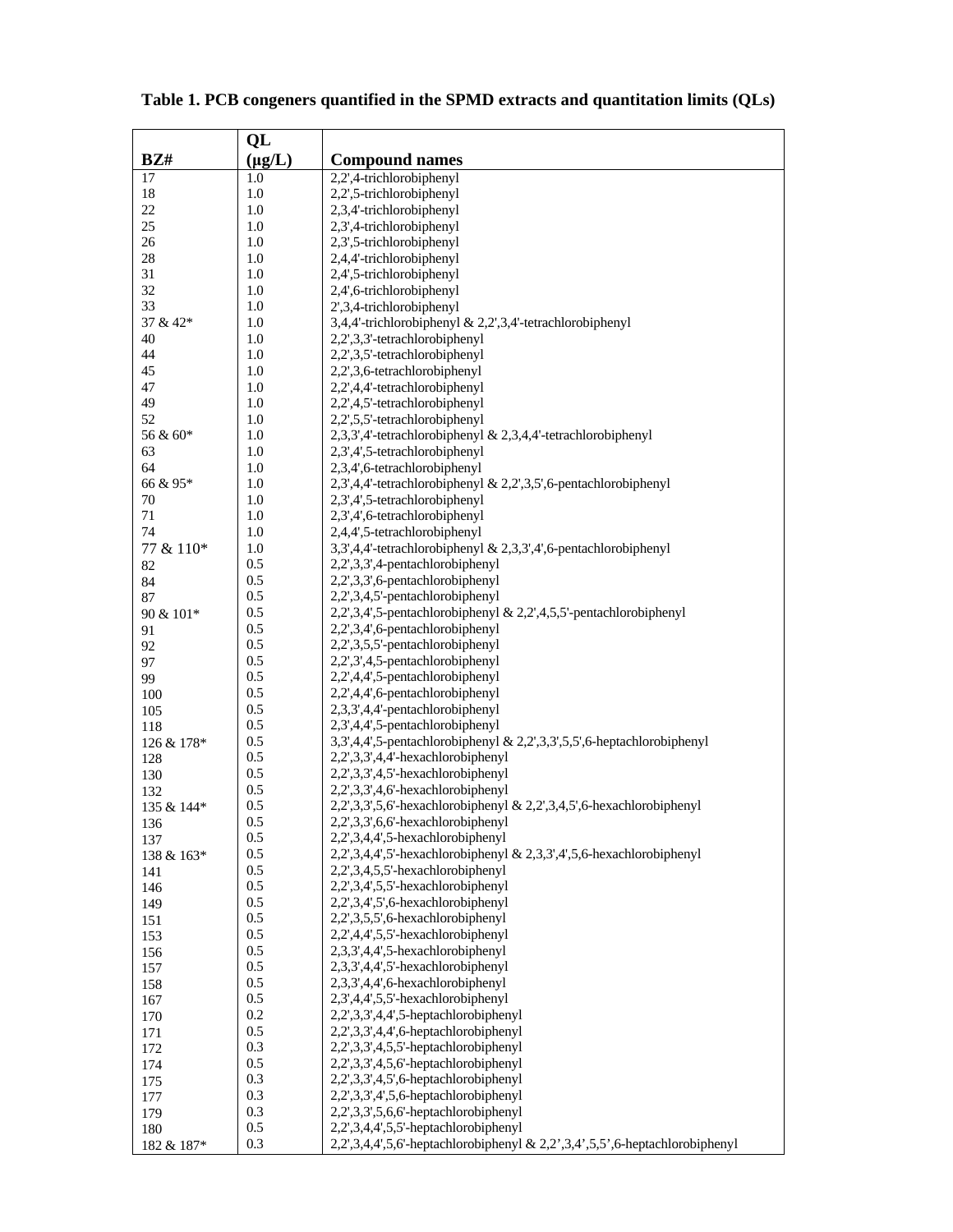| <b>Compound names</b>                                                            |
|----------------------------------------------------------------------------------|
| $2,2',3,4,4',5',6$ -heptachlorobiphenyl                                          |
| 2,2',3,4,5,5',6-heptachlorobiphenyl                                              |
| 2,3,3',4,4',5,6-heptachlorobiphenyl                                              |
| 2,3,3',4',5,5',6-heptachlorobiphenyl                                             |
| 2,2',3,3',4,4',5,5'-octachlorobiphenyl                                           |
| $2,2',3,3',4,4',5,6$ -octachlorobiphenyl                                         |
| $2,2',3,3',4,4',5,6'-octachlorobiphenyl & 2,2',3,4,4',5,5',6-octachlorobiphenyl$ |
| 2,2',3,3',4,5,5',6-octachlorobiphenyl                                            |
| $2,2',3,3',4,5,6,6'$ -octachlorobiphenyl                                         |
| 2,2',3,3',4,5,5',6'-octachlorobiphenyl                                           |
| 2,3,3',4,4',5,5',6-octachlorobiphenyl                                            |
| 2,2',3,3',4,4',5,5',6-nonachlorobiphenyl                                         |
|                                                                                  |
|                                                                                  |
|                                                                                  |

 $BZ# =$  identification numbers adopted by the International Union of Pure and Applied Chemists (IUPAC). \*The two congeners co-elute on the GC column and are quantified together.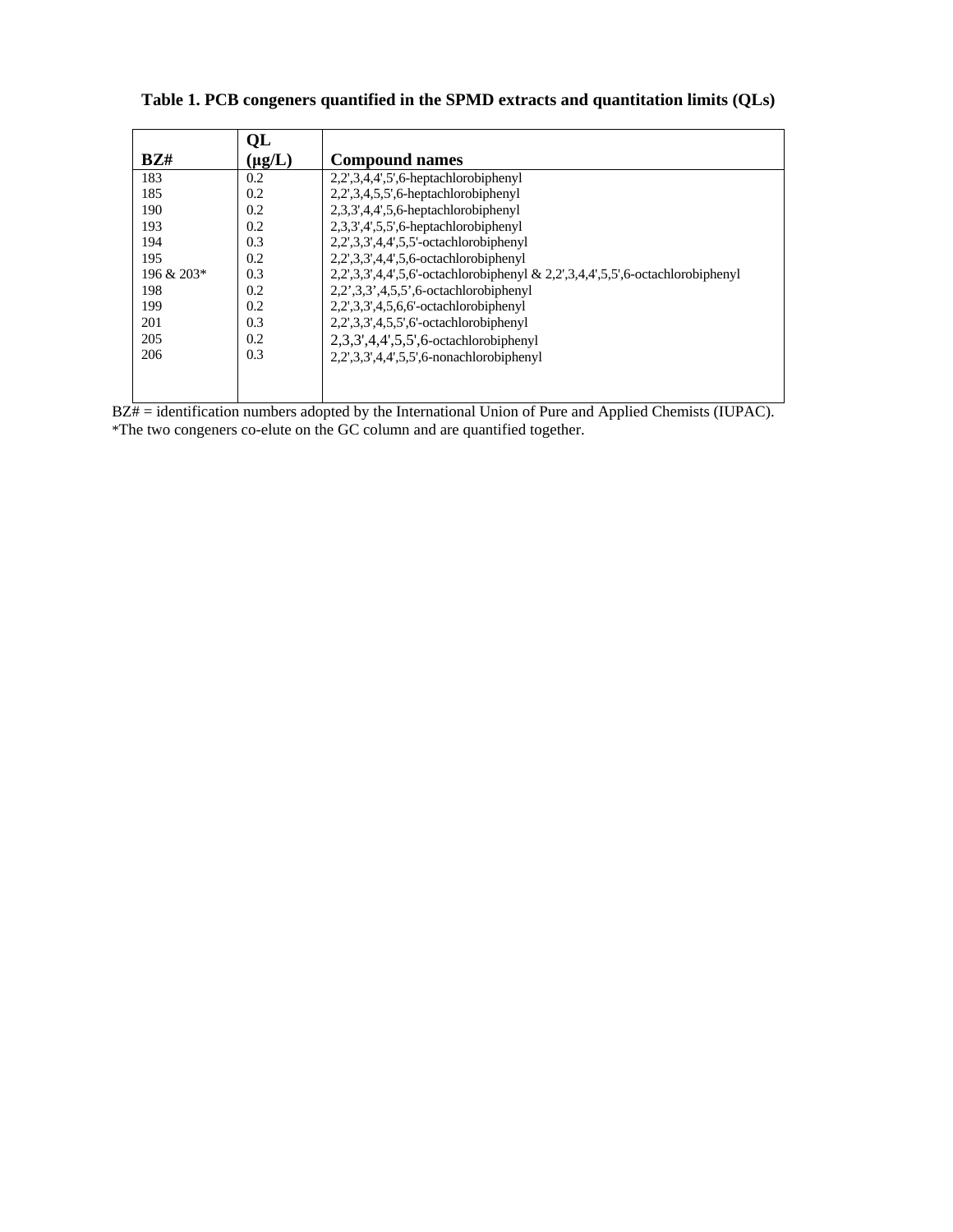|                   | <b>Site</b>    |                                                                                | Lat. $(N)$           | Water depth                                         | Water temperature $(\circ F)$ |                 |  |
|-------------------|----------------|--------------------------------------------------------------------------------|----------------------|-----------------------------------------------------|-------------------------------|-----------------|--|
| Watershed         | #              | <b>Description</b>                                                             | Long.<br>(W)         | <b>SPMD</b> depth<br>substrate                      | At<br>deployment              | At<br>retrieval |  |
|                   | $\mathbf{1}$   | East side, north of outlet in<br>an area w/o mine waste<br>piles               | 47.16147<br>88.40175 | 3 <sub>ft</sub><br>$2 \text{ ft}$<br>sand/gravel    | 54                            | 38              |  |
|                   | $\overline{2}$ | Trap Rock River between<br>Sawmill Creek and river<br>mouth                    | 47.19197<br>88.39360 | 4 ft<br>3 <sub>ft</sub><br>sand/mud/organics        | 54                            | 33              |  |
| <b>Torch Lake</b> | $\overline{3}$ | Near Lake Linden, north<br>of public boat ramp in area<br>near old pilings     | 47.18835<br>88.40665 | 4 ft<br>3 <sub>ft</sub><br>firm sand                | 53                            | 42              |  |
|                   | $\overline{4}$ | Peninsula Copper<br>Industries (PCI), in pilings<br>near cooling water outfall | 47.17319<br>88.42579 | $4 \text{ ft}$<br>3 <sub>ft</sub><br>rock/sand      | 54                            | 42              |  |
|                   | 5              | Mason Sands, near old<br>mill and roundhouse                                   | 47.14265<br>88.46077 | 5 <sub>ft</sub><br>$4 \text{ ft}$<br>firm sand      | 54                            | 42              |  |
|                   | 6              | Torch Lake outlet, in<br>narrows                                               | 47.15139<br>88.41246 | 7 <sub>ft</sub><br>6 <sub>ft</sub><br>firm sand     | 52                            | 40              |  |
| Portage<br>Lake   | $\overline{7}$ | Dollar Bay, near old<br>marina and equipment<br>graveyard                      | 47.11911<br>88.49471 | 3 <sub>ft</sub><br>$2 \text{ ft}$<br>mud/vegetation | 54                            | 39              |  |
| Keweenaw          | 8              | North Entry                                                                    | 47.20833<br>88.61825 | $15$ ft<br>$14$ ft<br>rock                          | 54                            | 42              |  |
| Waterway          | 9              | South Entry                                                                    | 46.98343<br>88.43620 | $15 \text{ ft}$<br>$14 \text{ ft}$<br>sand/mud      | 54                            | 41              |  |
| Huron Bay         | 10             | South of Arum Township<br>Park boat launch                                     | 46.87061<br>88.23411 | 4 ft<br>3 <sub>ft</sub><br>sand                     | 54                            | 37              |  |

**Table 2. Locations for exposure of SPMDs and conditions at the time of deployment/retrieval**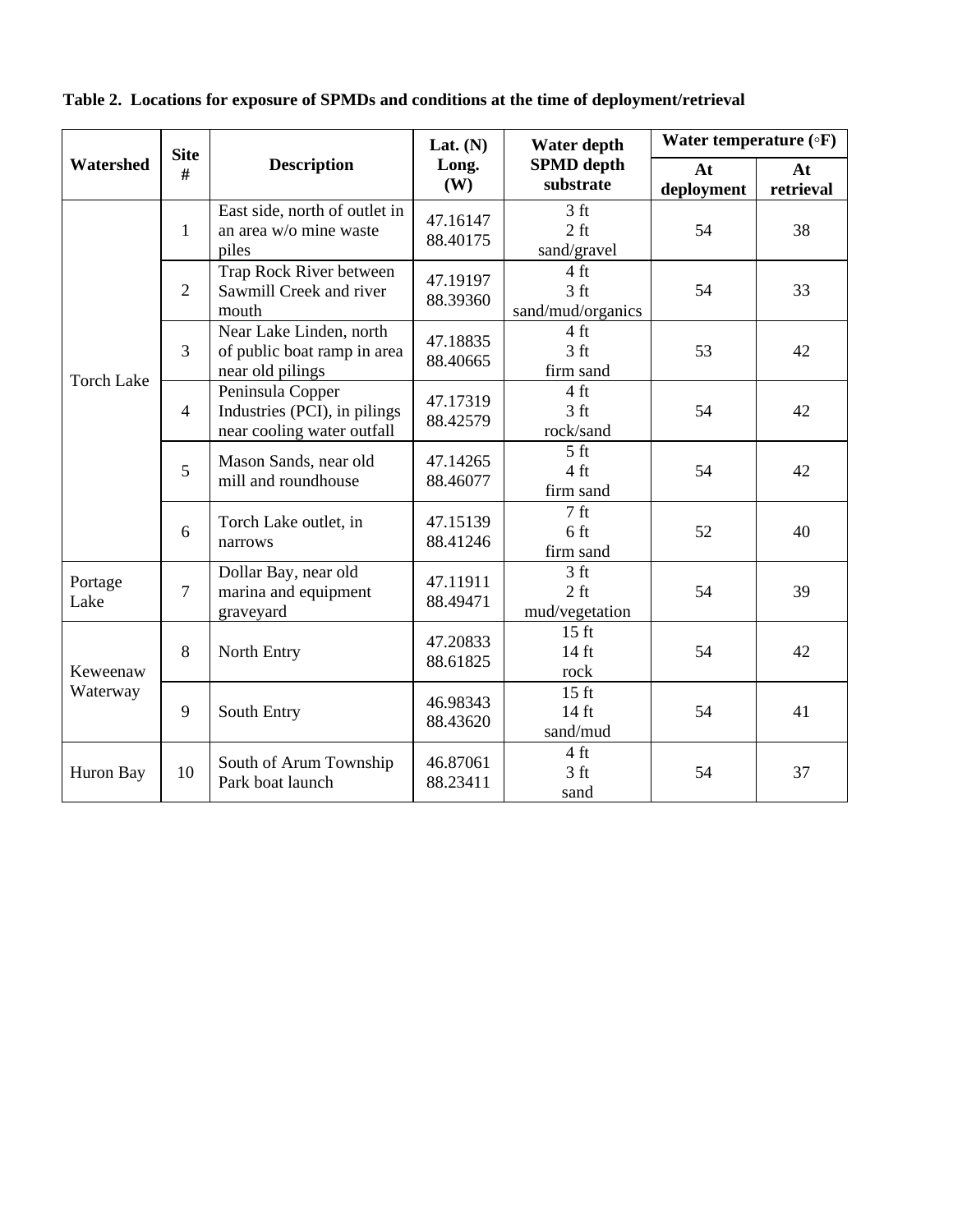| PCB BZ#         | o<br>Concentration (µg/L) |        |        |        |        |        |        |        |        |         |
|-----------------|---------------------------|--------|--------|--------|--------|--------|--------|--------|--------|---------|
| <b>Congener</b> | Site 1                    | Site 2 | Site 3 | Site 4 | Site 5 | Site 6 | Site 7 | Site 8 | Site 9 | Site 10 |
| 17              |                           |        |        | 1.2    |        |        |        |        |        |         |
| 18              |                           |        | 1.3    | 1.6    |        |        |        |        |        |         |
| 22              |                           |        |        | 1.0    |        |        |        |        |        |         |
| 25              |                           |        |        |        |        |        |        |        |        |         |
| 26              |                           |        |        |        |        |        |        |        |        |         |
| 28              | 2.5                       | 2.6    | 3.3    | 4.4    | 2.4    | 2.8    | 2.1    | 3.0    | 2.9    | 2.3     |
| 31              | 1.7                       | 1.9    | 2.4    | 3.2    | 1.7    | 1.9    | 1.5    | 2.2    | 2.2    | 1.7     |
| 32              |                           |        |        |        |        |        |        |        |        |         |
| 33              | 1.4                       | 1.4    | 1.9    |        | 1.1    | 1.3    | 1.2    | 1.6    | 1.5    | 1.0     |
| 37 & 42         | 2.2                       | 1.3    | 2.5    | 3.9    | 1.8    | 1.8    |        | 1.8    | 1.5    | 1.3     |
| 40              |                           |        |        |        |        |        |        |        |        |         |
| 44              | 3.0                       | 1.5    | 2.7    | 5.9    | 1.3    | 2.4    | 1.0    | 1.6    | 1.5    | 1.1     |
| 45              |                           |        |        |        |        |        |        |        |        |         |
| 47              |                           |        |        | $1.2$  |        |        |        |        |        |         |
| 49              | 10.3                      | 3.7    | 6.5    | 13.2   | 3.4    | 8.1    | 8.4    | 3.7    | 5.6    | 5.3     |
| 52              | 6.2                       | 2.0    | 5.3    | 13.5   | 2.2    | 5.3    | 1.5    | 2.2    | 2.0    | 1.7     |
| 56 & 60         | 1.9                       |        | 1.1    | 2.4    |        |        |        |        |        |         |
| 63              |                           |        |        |        |        |        |        |        |        |         |
| 64              | 1.4                       |        | 1.5    | 3.0    |        | 1.2    |        |        |        |         |
| 66 & 95         | 5.9                       | 1.8    | 5.2    | 12.0   | 1.8    | 5.1    | 1.3    | 1.8    | 1.8    | 1.5     |
| 70              | 2.9                       | 1.3    | 2.8    | 6.3    | 1.2    | 2.8    | 1.1    | 1.3    | 2.3    | 1.3     |
| 71              |                           |        |        | 1.0    |        |        |        |        |        |         |
| 74              |                           |        | 1.1    | 1.9    |        |        |        |        |        |         |
| 77 & 110        | 9.7                       | 1.7    | 8.5    | 17.5   | 2.2    | 7.9    | 1.3    | 1.5    | 1.5    | 1.7     |
| 82              |                           |        |        | 0.7    |        |        |        |        |        |         |
| 84              | 1.5                       |        | 0.9    | 2.6    |        | 0.7    |        |        |        |         |
| 87              | 2.3                       |        | 2.3    | 4.2    | 0.6    | 1.9    |        |        |        |         |
| 90 & 101        | 5.2                       | 0.9    | 4.9    | 9.7    | 1.2    | 4.0    | 0.7    | 0.9    | 0.8    | 0.9     |
| 91              | 0.5                       |        | 0.6    | 1.4    |        |        |        |        |        |         |
| 92              | 1.5                       |        | 0.7    | 2.2    |        | 0.7    |        |        |        |         |
| 97              | 1.5                       |        | 1.4    | 2.7    |        | 1.2    |        |        |        |         |
| 99              | 2.3                       |        | 2.2    | 4.3    |        | 1.8    |        |        |        |         |
| 100             |                           |        |        |        |        |        |        |        |        |         |
| 105             | 1.2                       |        | 1.3    | 2.2    |        | 0.9    |        |        |        |         |
| 118             | 3.4                       | 0.6    | 3.6    | 5.8    | 0.8    | 2.7    | 0.5    | 0.5    | 0.5    | 0.7     |
| 126 & 178       |                           |        |        |        |        |        |        |        |        |         |
| 128             | 0.5                       |        | 0.6    | 0.9    |        |        |        |        |        |         |
| 130             |                           |        |        |        |        |        |        |        |        |         |
| 132             | 0.7                       |        | 1.0    | 1.5    |        | 0.6    |        |        |        |         |
| 135 & 144       |                           |        |        | 0.9    |        |        |        |        |        |         |
| 136             |                           |        |        |        |        |        |        |        |        |         |
| 137             |                           |        |        |        |        |        |        |        |        |         |
| 138 & 163       | 2.9                       | 0.5    | 3.3    | 5.1    | 0.7    | 2.5    |        | 0.6    |        | 0.6     |
| 141             |                           |        |        | 0.8    |        |        |        |        |        |         |
| 146             |                           |        |        | 0.6    |        |        |        |        |        |         |
| 149             | 0.6                       |        | 0.7    | 1.3    |        | 0.5    |        |        |        |         |
| 151             | 0.9                       |        | 0.7    | 1.5    |        | 0.7    |        | 0.9    |        | 1.5     |

 **Table 3. Concentrations of PCB congeners in SPMD extracts**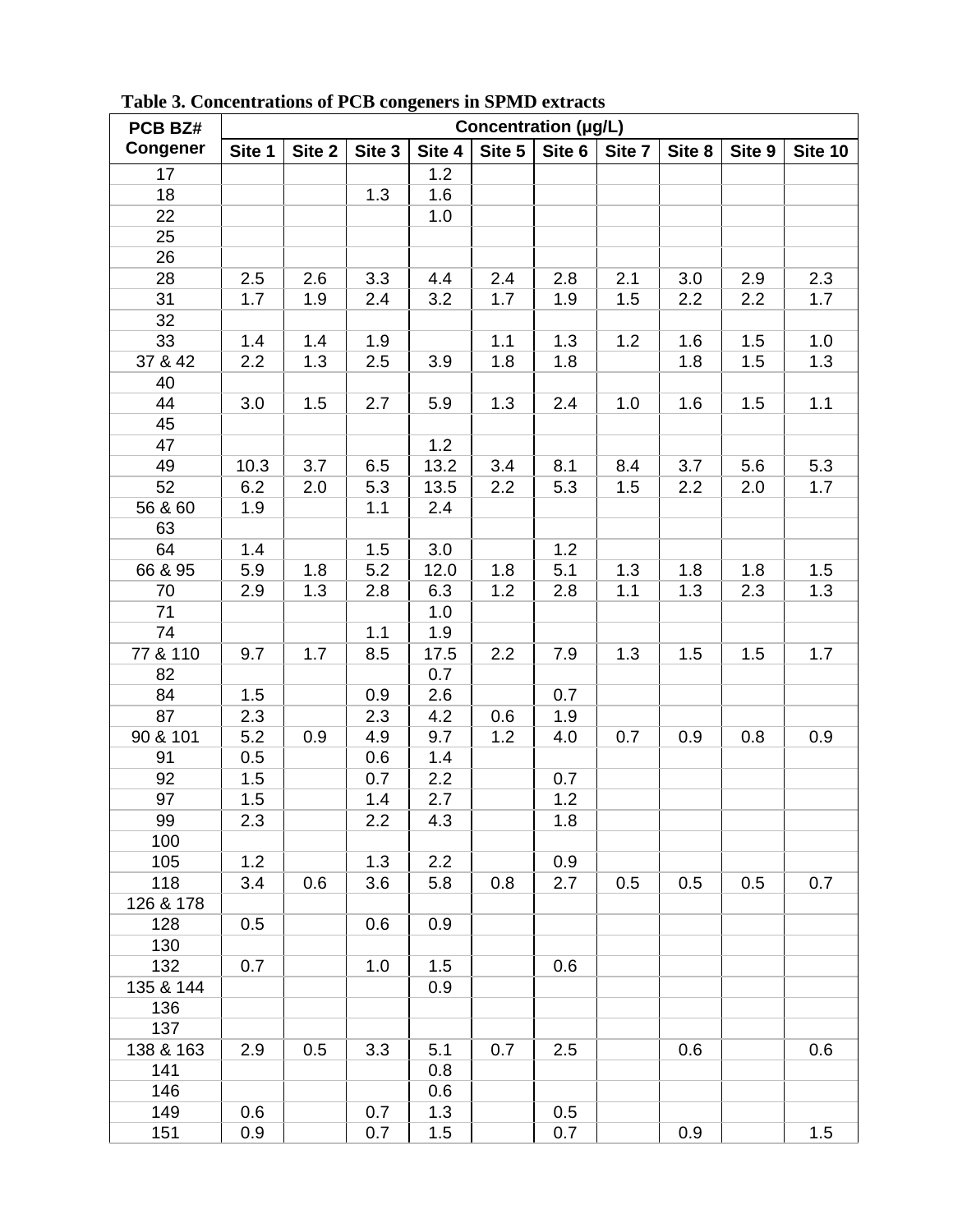| PCB BZ#         | Concentration (µg/L) |        |        |        |        |        |        |        |        |         |
|-----------------|----------------------|--------|--------|--------|--------|--------|--------|--------|--------|---------|
| <b>Congener</b> | Site 1               | Site 2 | Site 3 | Site 4 | Site 5 | Site 6 | Site 7 | Site 8 | Site 9 | Site 10 |
| 153             | 2.3                  | 0.8    | 2.5    | 4.1    | 0.9    | 2.1    | 0.6    | 0.8    | 0.7    | 0.8     |
| 156             |                      |        |        |        |        |        |        |        |        |         |
| 157             |                      |        |        |        |        |        |        |        |        |         |
| 158             |                      |        | 0.6    | 1.0    |        | 0.5    |        |        |        |         |
| 167             |                      |        |        |        |        |        |        |        |        |         |
| 170             | 0.3                  |        | 0.2    | 0.4    |        | 0.2    |        |        |        |         |
| 171             |                      |        |        |        |        |        |        |        |        |         |
| 172             |                      |        |        |        |        |        |        |        |        |         |
| 174             | 0.9                  | 0.7    | 1.0    | 1.3    | 0.9    | 1.0    | 0.5    | 0.9    | 0.8    | 0.8     |
| 175             |                      |        |        |        |        |        |        |        |        |         |
| 177             |                      |        |        |        |        |        |        |        |        |         |
| 179             |                      |        |        | 0.4    |        |        |        |        |        |         |
| 180             | 0.5                  |        | 0.5    | 1.1    |        | 0.5    |        |        |        |         |
| 182 & 187       |                      |        |        | 0.9    |        |        |        |        |        |         |
| 183             |                      |        |        |        |        |        |        |        |        |         |
| 185             |                      |        |        |        |        |        |        |        |        |         |
| 190             |                      |        |        |        |        |        |        |        |        |         |
| 193             |                      |        |        |        |        |        |        |        |        |         |
| 194             |                      |        |        |        |        |        |        |        |        |         |
| 195             |                      |        |        |        |        |        |        |        |        |         |
| 196 & 203       |                      |        |        |        |        |        |        |        |        |         |
| 198             |                      |        |        |        |        |        |        |        |        |         |
| 199             |                      |        |        |        |        |        |        |        |        |         |
| 201             |                      |        |        |        |        |        |        |        |        |         |
| 205             |                      |        |        |        |        |        |        |        |        |         |
| 206             |                      |        |        |        |        |        |        |        |        |         |

 **Table 3. Concentrations of PCB congeners in SPMD extracts**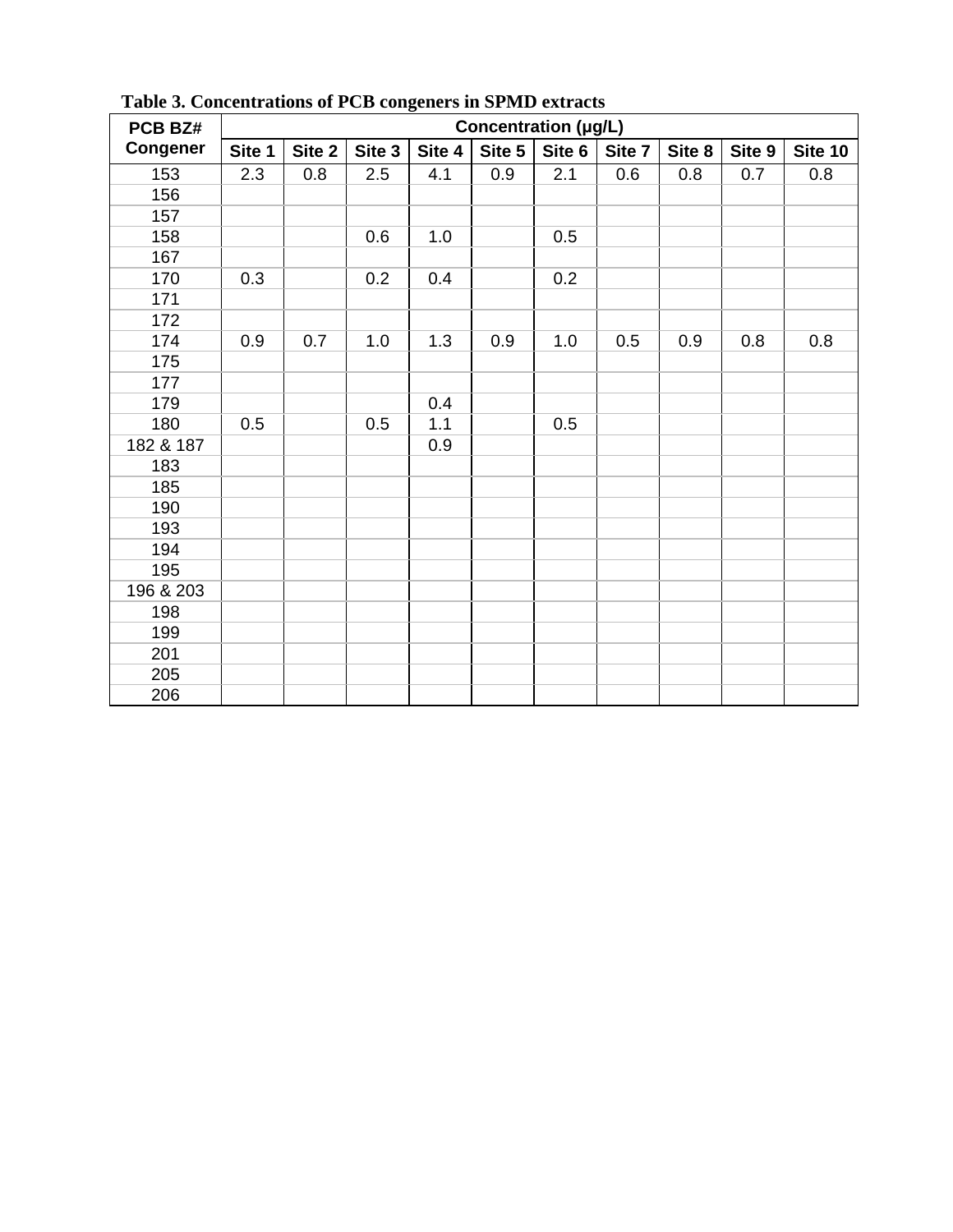| Site #         | <b>Number of</b><br><b>Analytes</b><br>Detected* | <b>Total PCB</b><br>(ppb) |
|----------------|--------------------------------------------------|---------------------------|
| 1              | 30                                               | 78                        |
| $\overline{2}$ | 15                                               | 23                        |
| 3              | 33                                               | 75                        |
| 4              | 42                                               | 151                       |
| 5              | 16                                               | 24                        |
| 6              | 28                                               | 63                        |
| 7              | 13                                               | 22                        |
| 8              | 16                                               | 25                        |
| 9              | 14                                               | 26                        |
| 10             | 16                                               | 24                        |

**Table 4. Number of PCB analytes and total PCBs at each site** 

\*A total of 73 analytes, representing 83 congeners were determined.

Table 5. Adjusted<sup>a</sup> Number of PCB analytes and total PCBs at each site

| Site # | <b>Number of</b><br><b>Analytes</b><br>Detected <sup>b</sup> | <b>Total PCB</b><br>(ppb) |
|--------|--------------------------------------------------------------|---------------------------|
|        | 10                                                           | 51                        |
| 2      |                                                              |                           |
| 3      | 10                                                           | 44                        |
| 4      | 17                                                           | 116                       |
| 5      |                                                              |                           |
| 6      | 8                                                            | 38                        |
|        |                                                              | 8                         |
| 8      |                                                              |                           |
| 9      |                                                              | 6                         |
| 10     |                                                              |                           |

<sup>a</sup> Adjusted to show the probable results, had the four SPMD extracts from each site been analyzed individually.

<sup>b</sup> A total of 73 analytes, representing 83 congeners were determined.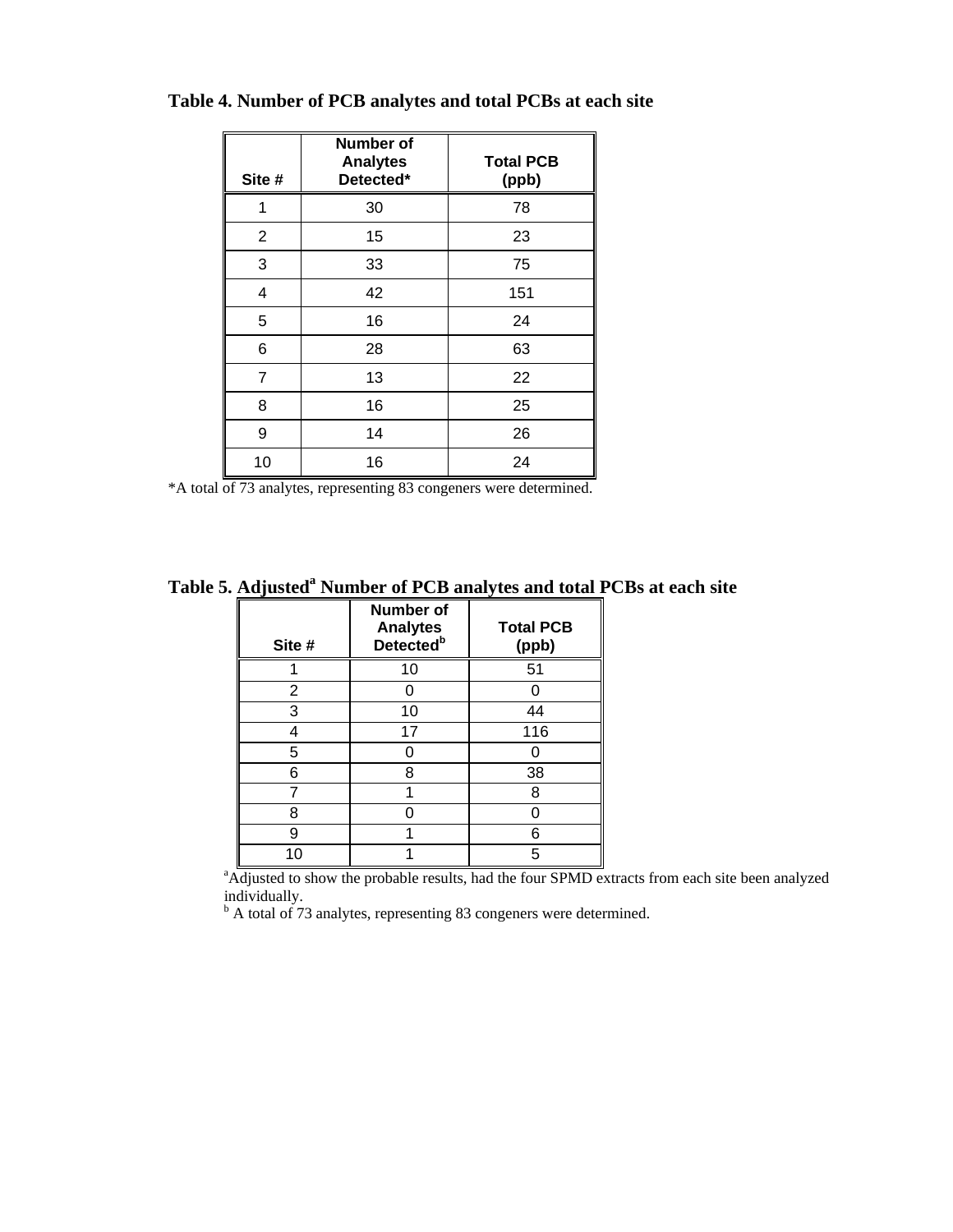

**Figure 1. Sampling Locations**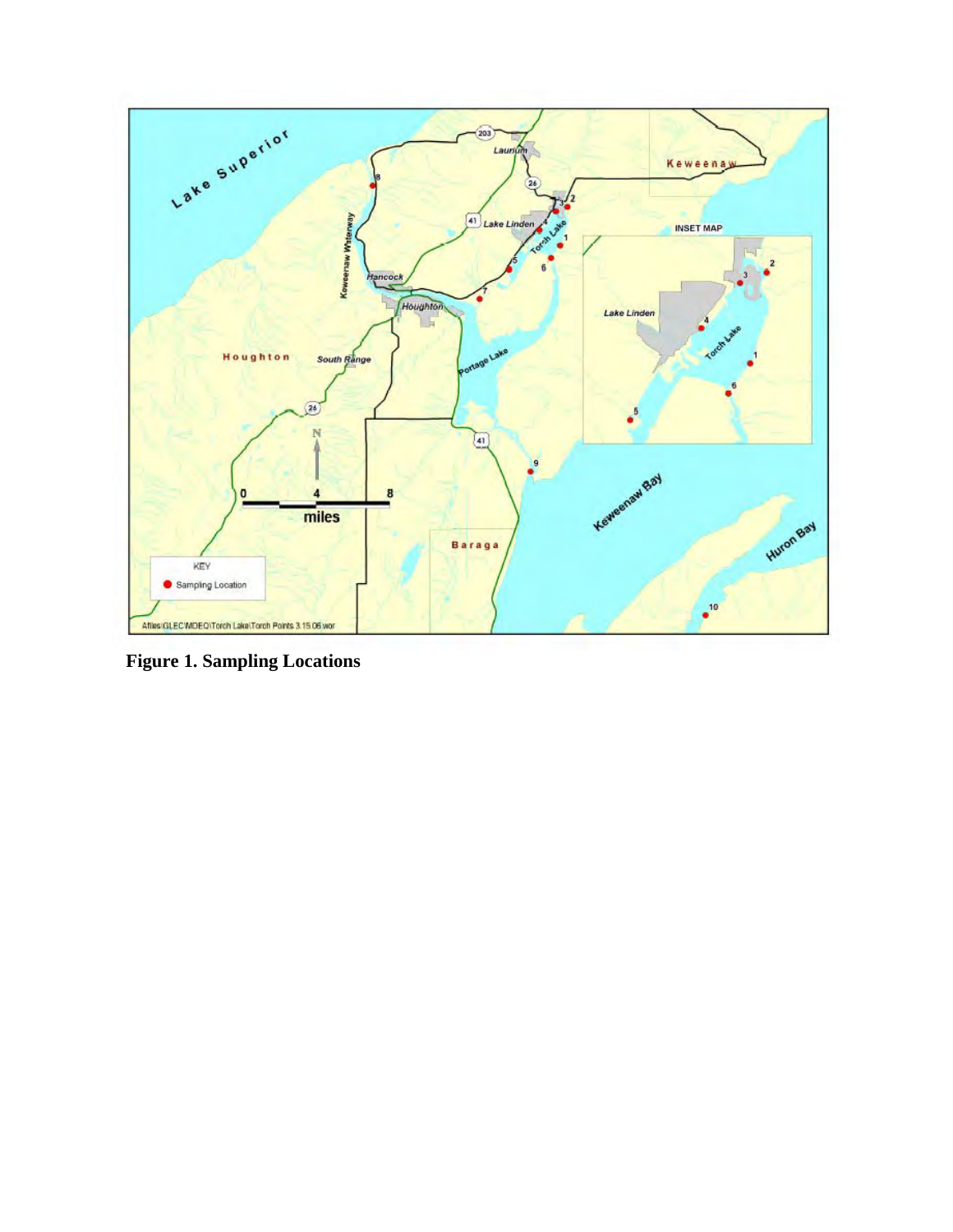

**Figure 2. SPMD on a spider carrier** 



**Figure 3. SPMD deployment canister**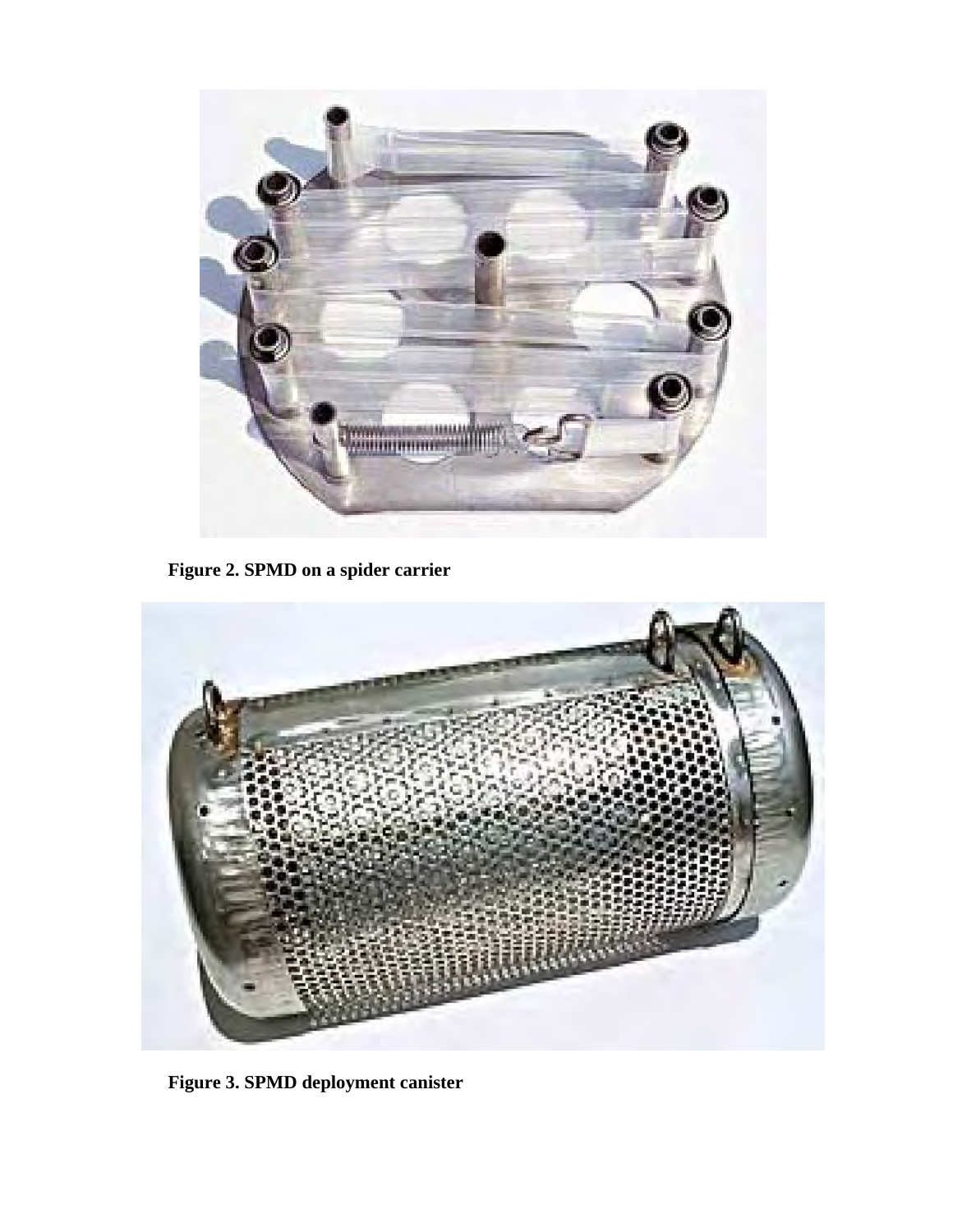

**Congener Number**





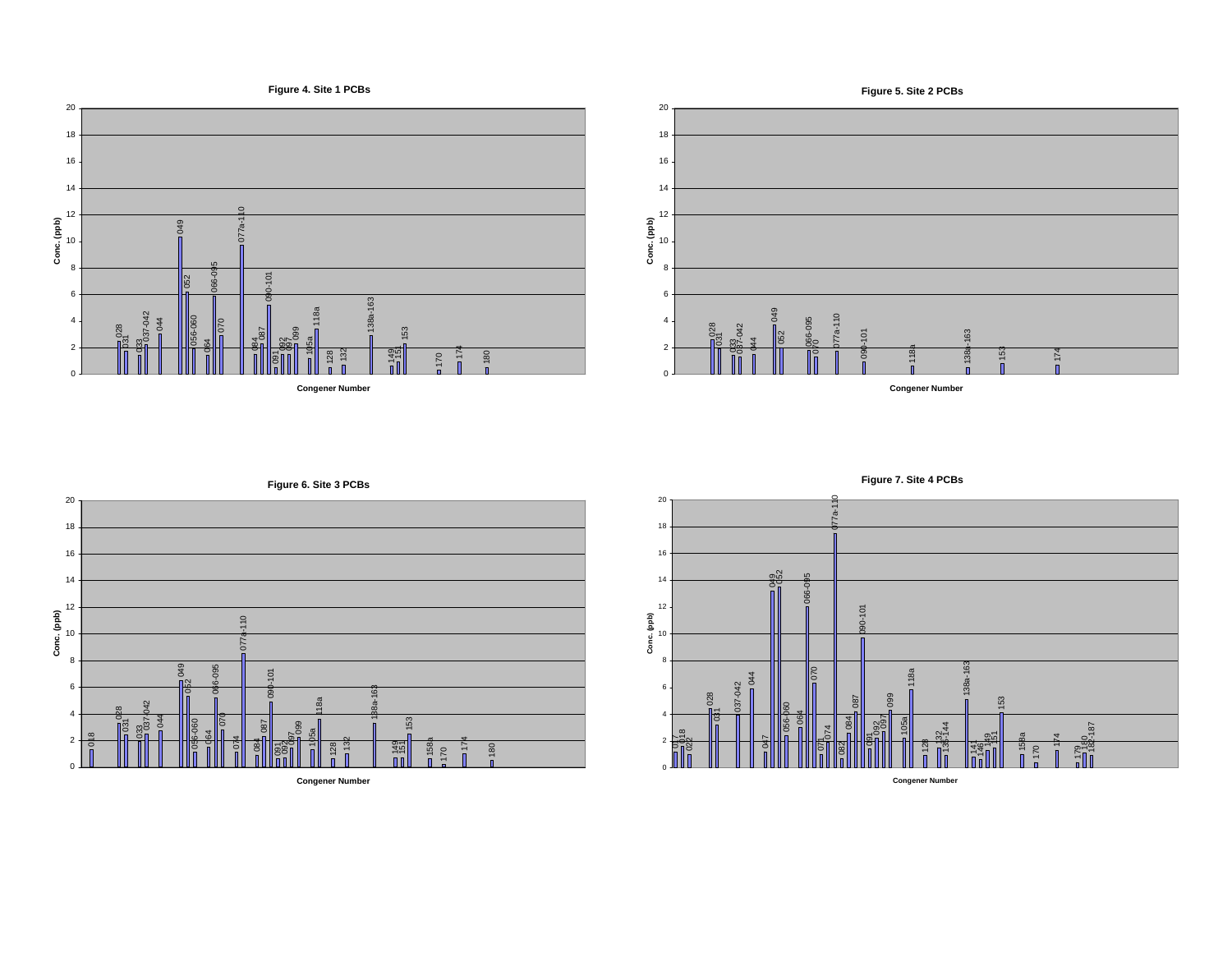

**Congener Number**

**Figure 11. Site 8 PCBs**